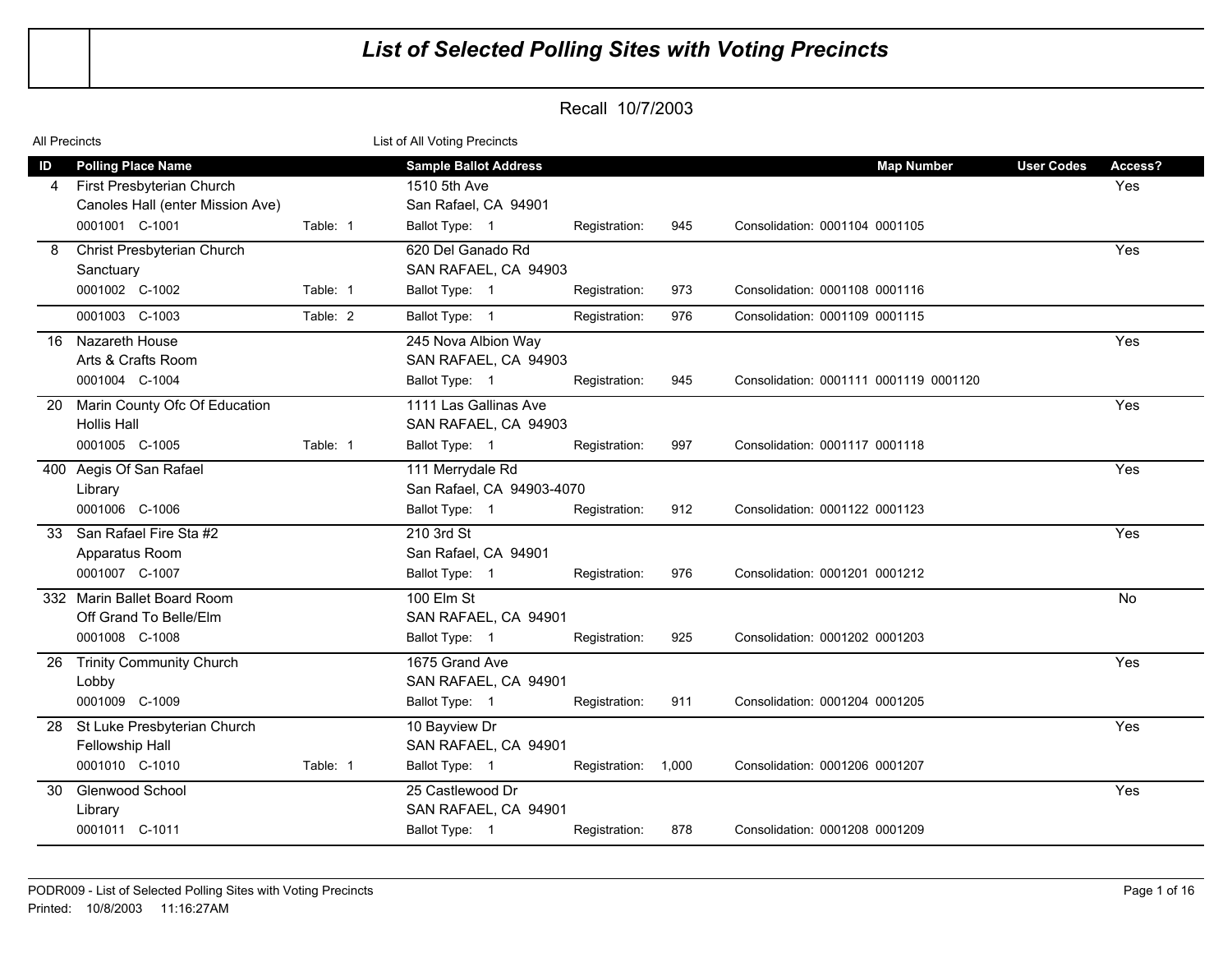| <b>All Precincts</b> |                                                                           |          | List of All Voting Precincts                                               |               |     |                                |                   |                |
|----------------------|---------------------------------------------------------------------------|----------|----------------------------------------------------------------------------|---------------|-----|--------------------------------|-------------------|----------------|
| ID<br>35             | <b>Polling Place Name</b><br>Venetia Oaks<br><b>Recreation Room</b>       |          | <b>Sample Ballot Address</b><br>263 N San Pedro Rd<br>San Rafael, CA 94903 |               |     | <b>Map Number</b>              | <b>User Codes</b> | Access?<br>Yes |
|                      | 0001012 C-1012                                                            | Table: 1 | Ballot Type: 1                                                             | Registration: | 860 | Consolidation: 0001501 0001502 |                   |                |
|                      | 319 Korean Presbyterian Church<br>Class Room                              |          | 635 Adrian Way<br>San Rafael, CA 94903                                     |               |     |                                |                   | No             |
|                      | 0001013 C-1013                                                            |          | Ballot Type: 1                                                             | Registration: | 845 | Consolidation: 0001503 0001504 |                   |                |
| 41                   | <b>Marinwood Community Center</b><br><b>Reception Hall</b>                |          | 775 Miller Creek Rd<br>San Rafael, CA 94903                                |               |     |                                |                   | Yes            |
|                      | 0001014 C-1014                                                            | Table: 1 | Ballot Type: 1                                                             | Registration: | 826 | Consolidation: 0001600 0001607 |                   |                |
|                      | 0001015 C-1015                                                            | Table: 2 | Ballot Type: 1                                                             | Registration: | 971 | Consolidation: 0001601 0001603 |                   |                |
|                      | 0001016 C-1016                                                            | Table: 3 | Ballot Type: 1                                                             | Registration: | 818 | Consolidation: 0001602 0001606 |                   |                |
| 28                   | St Luke Presbyterian Church<br>Fellowship Hall                            |          | 10 Bayview Dr<br>SAN RAFAEL, CA 94901                                      |               |     |                                |                   | Yes            |
|                      | 0001017 C-1017                                                            | Table: 2 | Ballot Type: 1                                                             | Registration: | 797 | Consolidation: 0001800 0001801 |                   |                |
|                      | 383 Methodist Church Of San Rafael<br>Turley Hall-main Bldg Lower Level   |          | 9 Ross Valley Drive<br>SAN RAFAEL, CA 94901                                |               |     |                                |                   | Yes            |
|                      | 0001100 PCT 1100                                                          | Table: 1 | Ballot Type: 1                                                             | Registration: | 650 | Consolidation: 0001100         |                   |                |
|                      | 0001101 PCT 1101                                                          | Table: 2 | Ballot Type: 1                                                             | Registration: | 521 | Consolidation: 0001101         |                   |                |
| 3                    | <b>Rotary Manor</b><br>Mc Nutt Room<br>0001102 PCT 1102                   | Table: 1 | 1821 Fifth Ave<br>SAN RAFAEL, CA 94901<br>Ballot Type: 1                   | Registration: | 923 | Consolidation: 0001102         |                   | Yes            |
|                      | 0001103 PCT 1103                                                          | Table: 2 | Ballot Type: 1                                                             | Registration: | 995 | Consolidation: 0001103         |                   |                |
|                      | 343 First Baptist Church<br>Fellowship Room-upper Lot<br>0001106 PCT 1106 | Table: 1 | 1411 Lincoln Ave<br>SAN RAFAEL, CA 94901<br>Ballot Type: 1                 |               | 862 | Consolidation: 0001106         |                   | Yes            |
|                      |                                                                           |          |                                                                            | Registration: |     |                                |                   |                |
|                      | 0001107 PCT 1107                                                          | Table: 2 | Ballot Type: 1                                                             | Registration: | 584 | Consolidation: 0001107         |                   |                |
| 9                    | Villa Marin<br>Card Room<br>0001110 PCT 1110                              |          | 100 Thorndale Dr<br>SAN RAFAEL, CA 94903<br>Ballot Type: 1                 | Registration: | 398 | Consolidation: 0001110         |                   | Yes            |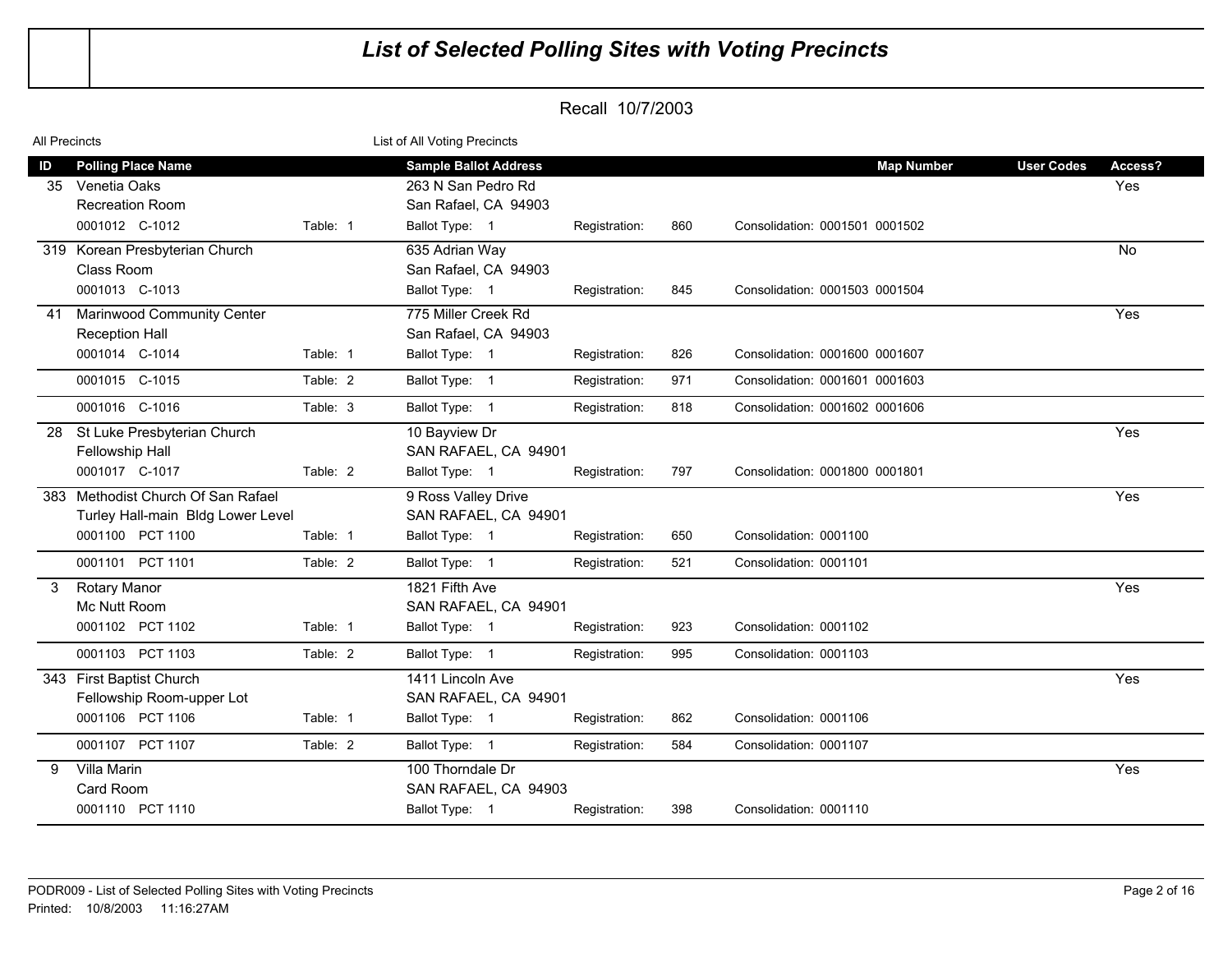| All Precincts |                                                                                                   |          | List of All Voting Precincts                                                 |               |     |                        |                   |                |  |  |
|---------------|---------------------------------------------------------------------------------------------------|----------|------------------------------------------------------------------------------|---------------|-----|------------------------|-------------------|----------------|--|--|
| ID<br>329     | <b>Polling Place Name</b><br>Autodesk (go Past Embassy Hotel)<br><b>Executive Briefing Center</b> |          | <b>Sample Ballot Address</b><br>111 Mc Innis Parkway<br>San Rafael, CA 94903 |               |     | <b>Map Number</b>      | <b>User Codes</b> | Access?<br>Yes |  |  |
|               | 0001112 PCT 1112                                                                                  |          | Ballot Type: 1                                                               | Registration: | 913 | Consolidation: 0001112 |                   |                |  |  |
| 8             | Christ Presbyterian Church<br>Sanctuary<br>0001113 PCT 1113                                       | Table: 3 | 620 Del Ganado Rd<br>SAN RAFAEL, CA 94903<br>Ballot Type: 1                  | Registration: | 910 | Consolidation: 0001113 |                   | Yes            |  |  |
|               | 354 Contempo Marin<br>Main Room<br>0001114 PCT 1114                                               | Table: 1 | 400 Yosemite Rd<br>San Rafael, CA 94903-2232<br>Ballot Type: 1               |               | 657 | Consolidation: 0001114 |                   | Yes            |  |  |
| -20           | Marin County Ofc Of Education<br><b>Hollis Hall</b>                                               |          | 1111 Las Gallinas Ave<br>SAN RAFAEL, CA 94903                                | Registration: |     |                        |                   | Yes            |  |  |
|               | 0001121 PCT 1121                                                                                  | Table: 2 | Ballot Type: 1                                                               | Registration: | 891 | Consolidation: 0001121 |                   |                |  |  |
| 19            | Golden Hinde<br><b>Recreation Room</b>                                                            |          | 5 Golden Hinde Blv<br>SAN RAFAEL, CA 94903                                   |               |     |                        |                   | Yes            |  |  |
|               | 0001124 PCT 1124                                                                                  | Table: 1 | Ballot Type: 1                                                               | Registration: | 805 | Consolidation: 0001124 |                   |                |  |  |
|               | 354 Contempo Marin<br>Main Room                                                                   |          | 400 Yosemite Rd<br>San Rafael, CA 94903-2232                                 |               |     |                        |                   | Yes            |  |  |
| 381           | 0001125 PCT 1125<br>San Rafael Fire Station #5                                                    | Table: 2 | Ballot Type: 1<br>955 Point San Pedro Rd                                     | Registration: | 602 | Consolidation: 0001125 |                   | Yes            |  |  |
|               | Apparatus Floor                                                                                   |          | San Rafael, CA 94901                                                         |               |     |                        |                   |                |  |  |
|               | 0001210 PCT 1210                                                                                  | Table: 1 | Ballot Type: 1                                                               | Registration: | 985 | Consolidation: 0001210 |                   |                |  |  |
|               | 0001211 PCT 1211                                                                                  | Table: 2 | Ballot Type: 1                                                               | Registration: | 811 | Consolidation: 0001211 |                   |                |  |  |
| 35            | Venetia Oaks<br><b>Recreation Room</b>                                                            |          | 263 N San Pedro Rd<br>San Rafael, CA 94903                                   |               |     |                        |                   | Yes            |  |  |
|               | 0001500 PCT 1500                                                                                  | Table: 2 | Ballot Type: 1                                                               | Registration: | 746 | Consolidation: 0001500 |                   |                |  |  |
|               | 355 Lucas Valley Community Center<br>Homeowners Community Center Room                             |          | 1201 Idylberry Rd<br>SAN RAFAEL, CA 94903                                    |               |     |                        |                   | No.            |  |  |
|               | 0001604 PCT 1604                                                                                  | Table: 1 | Ballot Type: 1                                                               | Registration: | 663 | Consolidation: 0001604 |                   |                |  |  |
|               | 0001605 PCT 1605                                                                                  | Table: 2 | Ballot Type: 1                                                               | Registration: | 781 | Consolidation: 0001605 |                   |                |  |  |
| 19            | Golden Hinde<br><b>Recreation Room</b><br>0001701 PCT 1701                                        | Table: 2 | 5 Golden Hinde Blv<br>SAN RAFAEL, CA 94903<br>Ballot Type: 1                 | Registration: | 321 | Consolidation: 0001701 |                   | Yes            |  |  |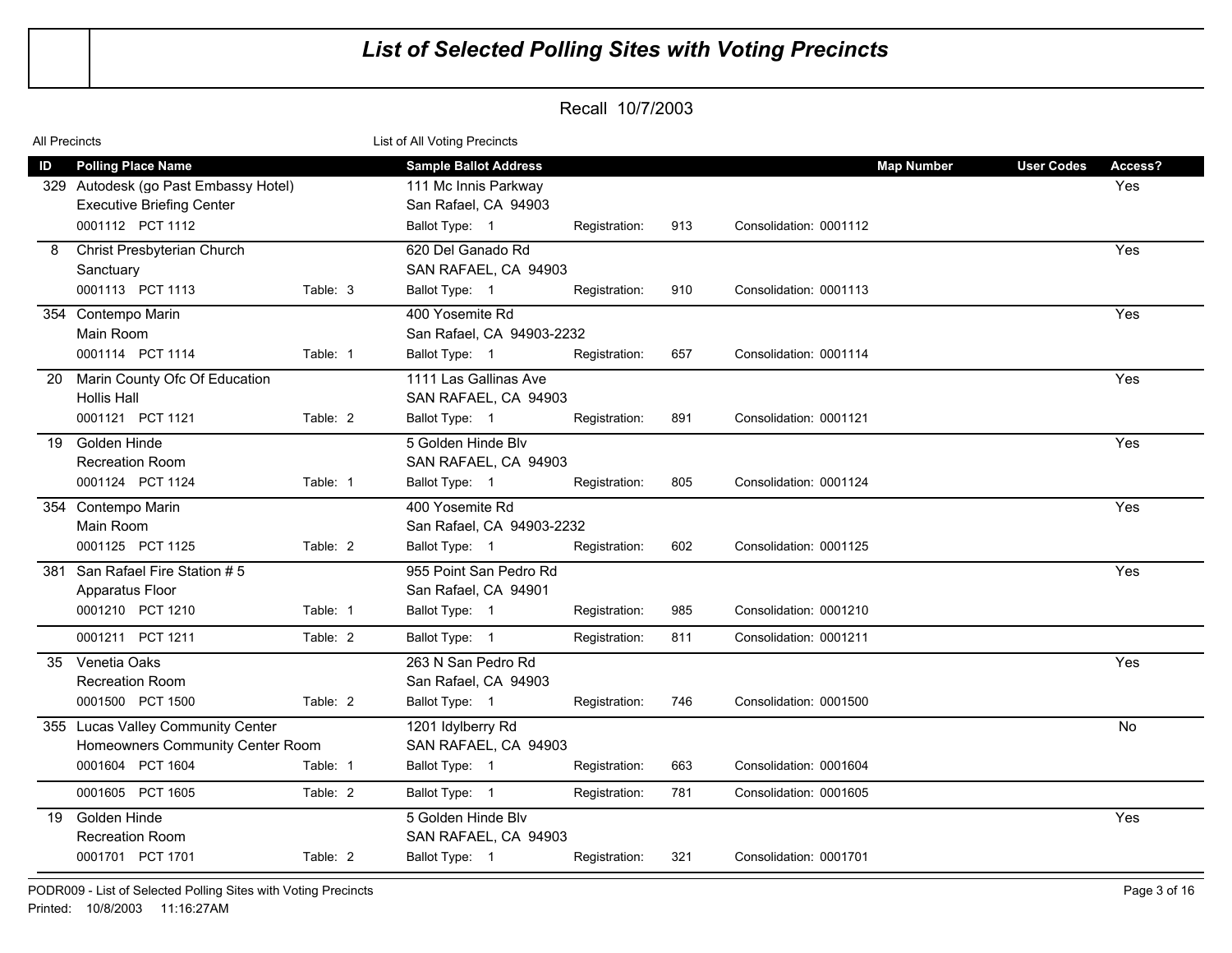| All Precincts |                                                                                                    |          | List of All Voting Precincts                                                             |                     |     |                                                     |                                    |
|---------------|----------------------------------------------------------------------------------------------------|----------|------------------------------------------------------------------------------------------|---------------------|-----|-----------------------------------------------------|------------------------------------|
| ID            | <b>Polling Place Name</b><br>196 Redwoods Presbyterian Church<br>Fellowship Hall<br>0002001 C-2001 |          | <b>Sample Ballot Address</b><br>110 Magnolia Ave<br>LARKSPUR, CA 94939<br>Ballot Type: 1 | Registration:       | 940 | <b>Map Number</b><br>Consolidation: 0002110 0002111 | <b>User Codes</b><br>Access?<br>No |
|               | 383 Methodist Church Of San Rafael                                                                 |          | 9 Ross Valley Drive                                                                      |                     |     |                                                     | Yes                                |
|               | Turley Hall-main Bldg Lower Level<br>0002002 C-2002                                                | Table: 3 | SAN RAFAEL, CA 94901<br>Ballot Type: 1                                                   | Registration:       | 780 | Consolidation: 0002200 0002203                      |                                    |
| 55            | Wade Thomas School<br>Multipurpose Room                                                            |          | Ross At Kensington<br>San Anselmo, CA 94960-2941                                         |                     |     |                                                     | Yes                                |
|               | 0002003 C-2003                                                                                     | Table: 1 | Ballot Type: 1                                                                           | Registration:       | 982 | Consolidation: 0002202 0002204                      |                                    |
| 59            | <b>Prudential California Realty</b><br>Middle Room                                                 |          | 1604 Sir Francis Drake Blv<br>SAN ANSELMO, CA 94960                                      |                     |     |                                                     | Yes                                |
|               | 0002004 C-2004                                                                                     |          | Ballot Type: 1                                                                           | Registration:       | 920 | Consolidation: 0002208 0002209                      |                                    |
| 357           | Ross Valley Fire Station #20<br>Engine Room                                                        |          | Arroyo & Butterfield Rd<br>San Anselmo, CA 94960-1262                                    |                     |     |                                                     | Yes                                |
|               | 0002005 C-2005                                                                                     | Table: 1 | Ballot Type: 1                                                                           | Registration:       | 974 | Consolidation: 0002210 0002211                      |                                    |
|               | 0002006 C-2006                                                                                     | Table: 2 | Ballot Type: 1                                                                           | Registration:       | 965 | Consolidation: 0002212 0002213                      |                                    |
| 73            | Ross School<br>Front Hall                                                                          |          | Lagunitas Rd<br>Ross, CA 94957                                                           |                     |     |                                                     | Yes                                |
|               | 0002007 C-2007                                                                                     | Table: 1 | Ballot Type: 1                                                                           | Registration:       | 803 | Consolidation: 0002400 0002401                      |                                    |
|               | 75 Anthony Bacich School<br>Library                                                                |          | 25 Mcallister Ave<br>KENTFIELD, CA 94904                                                 |                     |     |                                                     | Yes                                |
|               | 0002008 C-2008                                                                                     |          | Ballot Type: 1                                                                           | Registration:       | 904 | Consolidation: 0002500 0002501                      |                                    |
| 77            | <b>Kentfield Fire Station</b><br>Engine Room                                                       |          | 1004 Sir Francis Drake Blvd<br>KENTFIELD, CA 94904                                       |                     |     |                                                     | Yes                                |
|               | 0002009 C-2009                                                                                     |          | Ballot Type: 1                                                                           | Registration: 1,009 |     | Consolidation: 0002502 0002503                      |                                    |
|               | 372 Masonic Lodge<br>Dining Room                                                                   |          | 1122 Magnolia Ave<br>LARKSPUR, CA 94939                                                  |                     |     |                                                     | <b>No</b>                          |
|               | 0002010 C-2010                                                                                     | Table: 1 | Ballot Type: 1                                                                           | Registration:       | 885 | Consolidation: 0002505 0002506                      |                                    |
| 97            | Carpenters Union Hall<br>Large Hall                                                                |          | 647 Lindaro St<br>San Rafael, CA 94901-3960                                              |                     |     |                                                     | Yes                                |
|               | 0002014 C-2014                                                                                     | Table: 1 | Ballot Type: 1                                                                           | Registration:       | 917 | Consolidation: 0002903 0002906                      |                                    |
|               | 0002015 C-2015                                                                                     | Table: 2 | Ballot Type: 1                                                                           | Registration:       | 931 | Consolidation: 0002904 0002905                      |                                    |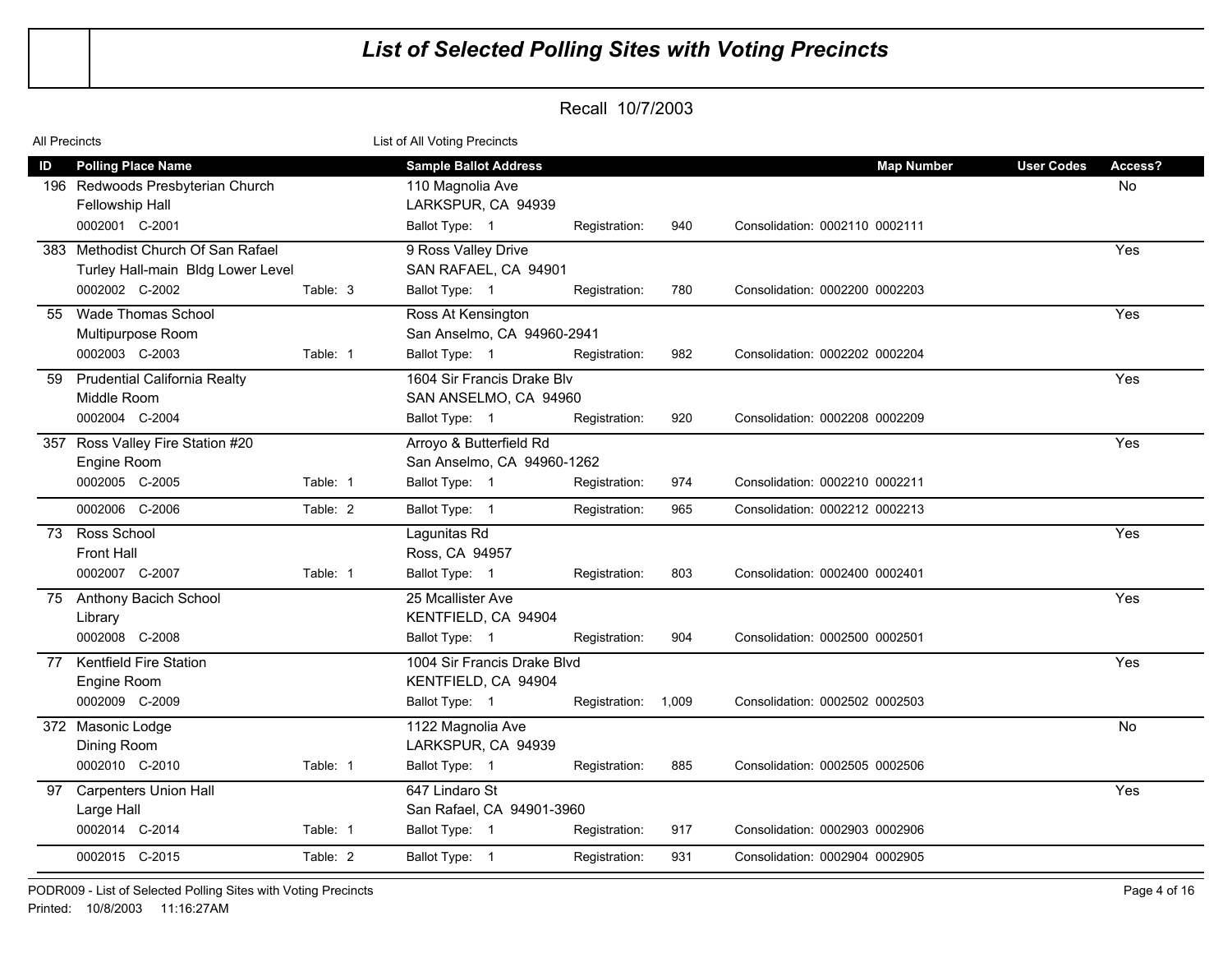| All Precincts |                                                                                  |          | List of All Voting Precincts                                                             |               |     |                        |                   |                   |                |
|---------------|----------------------------------------------------------------------------------|----------|------------------------------------------------------------------------------------------|---------------|-----|------------------------|-------------------|-------------------|----------------|
| ID            | <b>Polling Place Name</b><br>260 The Tamalpais<br>Auditorium<br>0002101 PCT 2101 |          | <b>Sample Ballot Address</b><br>501 Via Casitas<br>GREENBRAE, CA 94904<br>Ballot Type: 1 | Registration: | 983 | Consolidation: 0002101 | <b>Map Number</b> | <b>User Codes</b> | Access?<br>Yes |
|               | 274 St Sebastian's Church<br>Parish Hall<br>0002102 PCT 2102                     | Table: 1 | 373 Bon Air Rd<br>KENTFIELD, CA 94904<br>Ballot Type: 1                                  | Registration: | 845 | Consolidation: 0002102 |                   |                   | Yes            |
|               | 356 Cape Marin<br>Club House<br>0002103 PCT 2103                                 | Table: 1 | Laderman Lane<br>Greenbrae, CA 94904-2482<br>Ballot Type: 1                              | Registration: | 582 | Consolidation: 0002103 |                   |                   | Yes            |
|               | 0002104 PCT 2104                                                                 | Table: 2 | Ballot Type: 1                                                                           | Registration: | 769 | Consolidation: 0002104 |                   |                   |                |
|               | 193 Hall Middle School<br>Room 307<br>0002107 PCT 2107                           | Table: 1 | 200 Doherty Dr<br>Larkspur, CA 94939-1532<br>Ballot Type: 1                              | Registration: | 483 | Consolidation: 0002107 |                   |                   | Yes            |
|               | 194 St Patrick's Church<br><b>Healy Hall</b><br>0002108 PCT 2108                 | Table: 1 | Magnolia & King Streets<br>Larkspur, CA 94939-1943<br>Ballot Type: 1                     | Registration: | 807 | Consolidation: 0002108 |                   |                   | No             |
|               | 0002109 PCT 2109                                                                 | Table: 2 | Ballot Type: 1                                                                           | Registration: | 582 | Consolidation: 0002109 |                   |                   |                |
|               | 372 Masonic Lodge<br>Dining Room<br>0002112 PCT 2112                             | Table: 2 | 1122 Magnolia Ave<br>LARKSPUR, CA 94939<br>Ballot Type: 1                                | Registration: | 914 | Consolidation: 0002112 |                   |                   | No             |
| 55            | <b>Wade Thomas School</b><br>Multipurpose Room<br>0002201 PCT 2201               | Table: 2 | Ross At Kensington<br>San Anselmo, CA 94960-2941<br>Ballot Type: 1                       | Registration: | 573 | Consolidation: 0002201 |                   |                   | Yes            |
| 83            | <b>American Legion Hall</b><br>(Log Cabin)<br>0002205 PCT 2205                   | Table: 1 | 20 Veterans Way<br>SAN ANSELMO, CA 94960<br>Ballot Type: 1                               | Registration: | 995 | Consolidation: 0002205 |                   |                   | Yes            |
|               | 0002206 PCT 2206                                                                 | Table: 2 | Ballot Type: 1                                                                           | Registration: | 901 | Consolidation: 0002206 |                   |                   |                |
| 58            | Ross Valley Fire Station #19<br>Engine Room<br>0002207 PCT 2207                  |          | 777 San Anselmo Ave<br>SAN ANSELMO, CA 94960<br>Ballot Type: 1                           | Registration: | 911 | Consolidation: 0002207 |                   |                   | Yes            |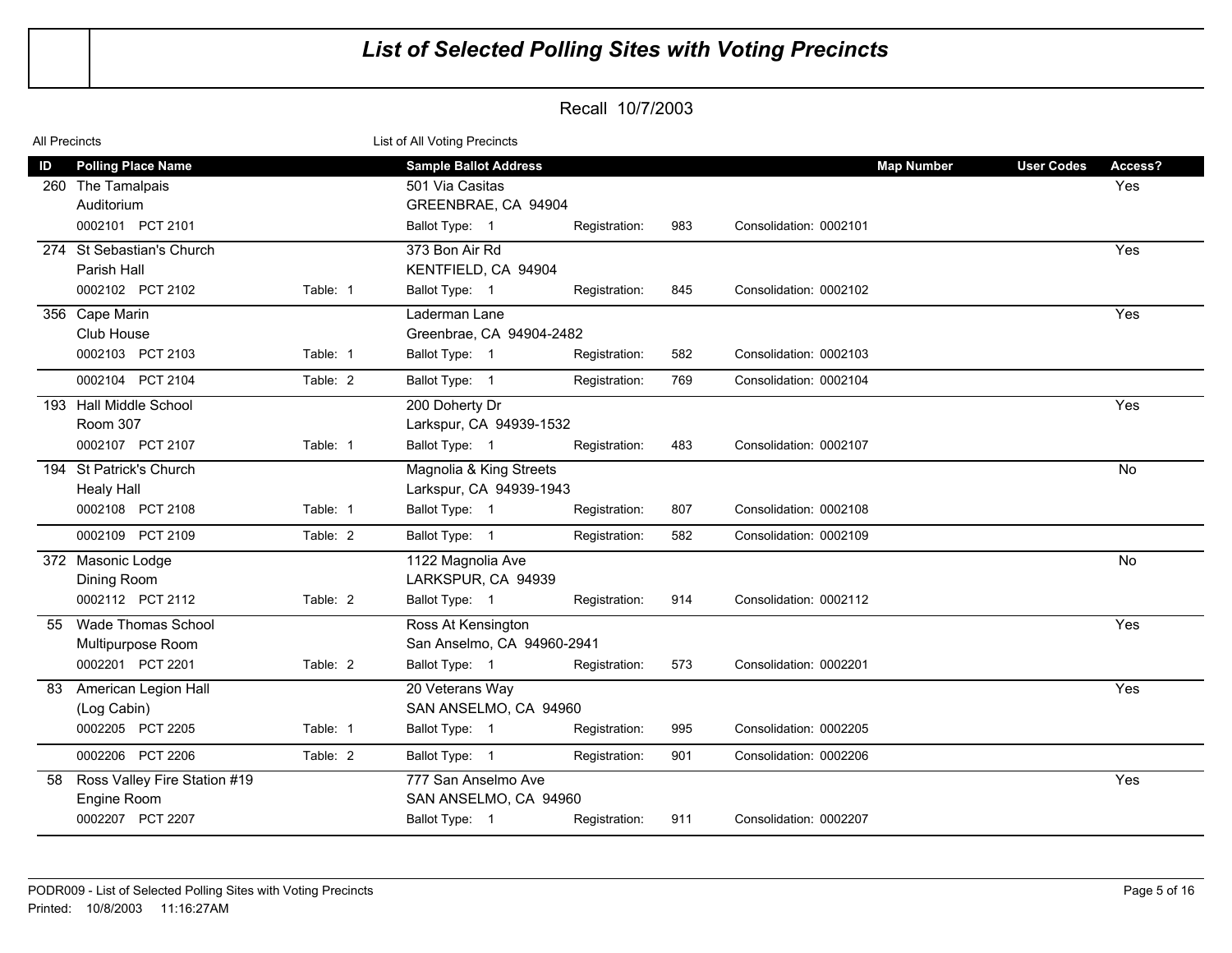| All Precincts |                                                                                        |          | List of All Voting Precincts                                                      |               |     |                                             |                   |                |
|---------------|----------------------------------------------------------------------------------------|----------|-----------------------------------------------------------------------------------|---------------|-----|---------------------------------------------|-------------------|----------------|
| ID            | <b>Polling Place Name</b><br>267 Fairfax Women's Club<br>Main Room<br>0002301 PCT 2301 | Table: 1 | <b>Sample Ballot Address</b><br>46 Park Rd<br>FAIRFAX, CA 94930<br>Ballot Type: 1 | Registration: | 819 | <b>Map Number</b><br>Consolidation: 0002301 | <b>User Codes</b> | Access?<br>Yes |
|               | 0002302 PCT 2302                                                                       | Table: 2 | Ballot Type: 1                                                                    | Registration: | 842 | Consolidation: 0002302                      |                   |                |
| 66            | <b>Fairfax Fire Station</b><br>Engine Room<br>0002303 PCT 2303                         |          | Corner Bolinas & Park<br>FAIRFAX, CA 94930<br>Ballot Type: 1                      | Registration: | 814 | Consolidation: 0002303                      |                   | Yes            |
|               | 268 Fairfax Regional Library<br>Meeting Room<br>0002304 PCT 2304                       |          | 2097 Sir Francis Drake Blvd<br>Fairfax. CA 94930-1115<br>Ballot Type: 1           | Registration: | 987 | Consolidation: 0002304                      |                   | Yes            |
|               | 334 Bennett House<br><b>Community Room/first Floor</b><br>0002305 PCT 2305             |          | Claus Dr & Taylor Dr<br>FAIRFAX, CA 94930<br>Ballot Type: 1                       | Registration: | 807 | Consolidation: 0002305                      |                   | Yes            |
| 68            | <b>Manor School</b><br>Multi-purpose Room<br>0002306 PCT 2306                          | Table: 1 | 150 Oak Manor Dr<br>FAIRFAX, CA 94930<br>Ballot Type: 1                           | Registration: | 733 | Consolidation: 0002306                      |                   | <b>No</b>      |
| 73            | Ross School<br><b>Front Hall</b><br>0002402 PCT 2402                                   | Table: 2 | Lagunitas Rd<br>Ross, CA 94957<br>Ballot Type: 1                                  | Registration: | 820 | Consolidation: 0002402                      |                   | Yes            |
|               | 372 Masonic Lodge<br>Dining Room<br>0002504 PCT 2504                                   | Table: 3 | 1122 Magnolia Ave<br>LARKSPUR, CA 94939<br>Ballot Type: 1                         | Registration: | 482 | Consolidation: 0002504                      |                   | No             |
|               | 247 Sleepy Hollow Homes Association<br>Main Room With Fireplace<br>0002600 PCT 2600    | Table: 1 | 1317 Butterfield Rd<br>San Anselmo, CA 94960-1055<br>Ballot Type: 1               | Registration: | 620 | Consolidation: 0002600                      |                   | Yes            |
| 81            | Sleepy Hollow Presbyterian Church<br><b>Downstairs Room</b><br>0002601 PCT 2601        |          | 100 Tarry Rd<br>San Anselmo, CA 94960-1066<br>Ballot Type: 1                      | Registration: | 509 | Consolidation: 0002601                      |                   | Yes            |
|               | 247 Sleepy Hollow Homes Association<br>Main Room With Fireplace<br>0002602 PCT 2602    | Table: 2 | 1317 Butterfield Rd<br>San Anselmo, CA 94960-1055<br>Ballot Type: 1               | Registration: | 454 | Consolidation: 0002602                      |                   | Yes            |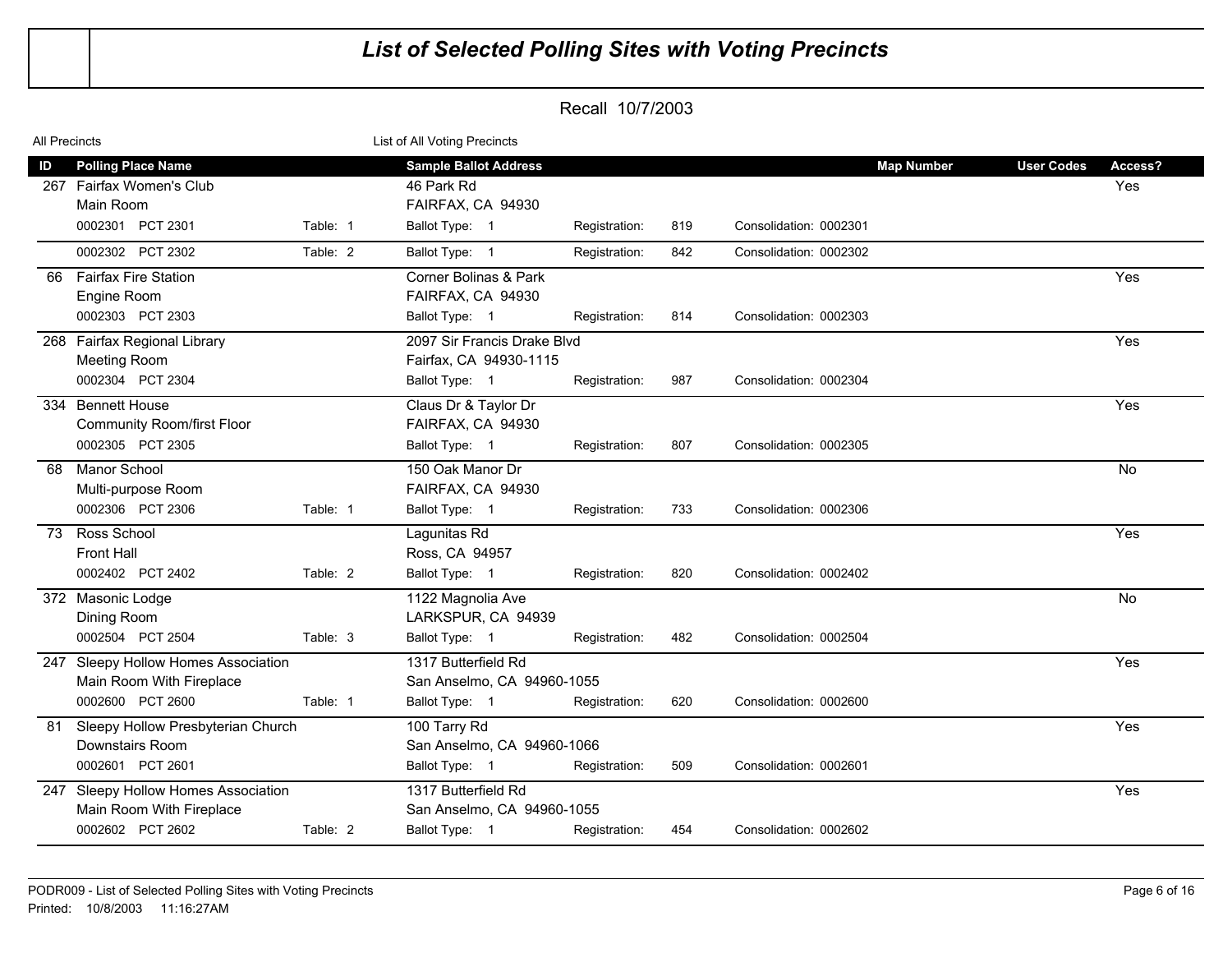| All Precincts |                                                                                          |          | List of All Voting Precincts                                                            |                     |     |                                             |                   |               |
|---------------|------------------------------------------------------------------------------------------|----------|-----------------------------------------------------------------------------------------|---------------------|-----|---------------------------------------------|-------------------|---------------|
| ID<br>68      | <b>Polling Place Name</b><br>Manor School<br>Multi-purpose Room<br>0002701 PCT 2701      | Table: 2 | <b>Sample Ballot Address</b><br>150 Oak Manor Dr<br>FAIRFAX, CA 94930<br>Ballot Type: 1 |                     | 584 | <b>Map Number</b><br>Consolidation: 0002701 | <b>User Codes</b> | Access?<br>No |
|               | 274 St Sebastian's Church                                                                |          | 373 Bon Air Rd                                                                          | Registration:       |     |                                             |                   | Yes           |
|               | Parish Hall                                                                              |          | KENTFIELD, CA 94904                                                                     |                     |     |                                             |                   |               |
|               | 0002800 PCT 2800                                                                         | Table: 2 | Ballot Type: 1                                                                          | Registration:       | 598 | Consolidation: 0002800                      |                   |               |
|               | 0002801 PCT 2801                                                                         | Table: 3 | Ballot Type: 1                                                                          | Registration:       | 443 | Consolidation: 0002801                      |                   |               |
|               | 359 San Rafael Community Center<br>Lounge<br>0002902 PCT 2902                            | Table: 1 | 618 B St<br>SAN RAFAEL, CA 94901<br>Ballot Type: 1                                      | Registration:       | 580 | Consolidation: 0002902                      |                   | Yes           |
| 4             | First Presbyterian Church                                                                |          | 1510 5th Ave                                                                            |                     |     |                                             |                   | Yes           |
|               | Canoles Hall (enter Mission Ave)<br>0002907 PCT 2907                                     | Table: 2 | San Rafael, CA 94901<br>Ballot Type: 1                                                  | Registration:       | 742 | Consolidation: 0002907                      |                   |               |
|               |                                                                                          |          |                                                                                         |                     |     |                                             |                   |               |
|               | 359 San Rafael Community Center<br>Lounge                                                |          | 618 B St<br>SAN RAFAEL, CA 94901                                                        |                     |     |                                             |                   | Yes           |
|               | 0002908 PCT 2908                                                                         | Table: 2 | Ballot Type: 1                                                                          | Registration:       | 741 | Consolidation: 0002908                      |                   |               |
|               | 100 Sausalito Woman's Club<br>Main Hall<br>0003001 C-3001                                |          | 120 Central Ave<br>Sausalito, CA 94965<br>Ballot Type: 1                                | Registration:       | 944 | Consolidation: 0003100 0003101              |                   | No            |
|               | 101 Star Of Sea Catholic Church                                                          |          | 180 Harrison Ave                                                                        |                     |     |                                             |                   | Yes           |
|               | Parish Hall                                                                              |          | SAUSALITO, CA 94965                                                                     |                     |     |                                             |                   |               |
|               | 0003002 C-3002                                                                           | Table: 1 | Ballot Type: 1                                                                          | Registration:       | 920 | Consolidation: 0003102 0003103              |                   |               |
|               | 310 Sewerage Agency Of So Marin<br>Conference Room<br>0003003 C-3003                     |          | 450 Sycamore Ave<br>Mill Valley, CA 94941-2232<br>Ballot Type: 1                        | Registration:       | 987 | Consolidation: 0003202 0003203              |                   | Yes           |
|               | 114 Episcopal Church Of Our Savior                                                       |          | 10 Old Mill St                                                                          |                     |     |                                             |                   | Yes           |
|               | Lovell Entrance - Fireside Room<br>0003004 C-3004                                        |          | MILL VALLEY, CA 94941<br>Ballot Type: 1                                                 | Registration: 1,006 |     | Consolidation: 0003205 0003206              |                   |               |
|               | 278 Our Lady Of Mt Carmel Church<br>O Brien Hall (use Church Park Lot)<br>0003005 C-3005 | Table: 1 | 3 Oakdale Ave<br>MILL VALLEY, CA 94941<br>Ballot Type: 1                                |                     |     |                                             |                   | Yes           |
|               |                                                                                          |          |                                                                                         | Registration: 1,001 |     | Consolidation: 0003208 0003210              |                   |               |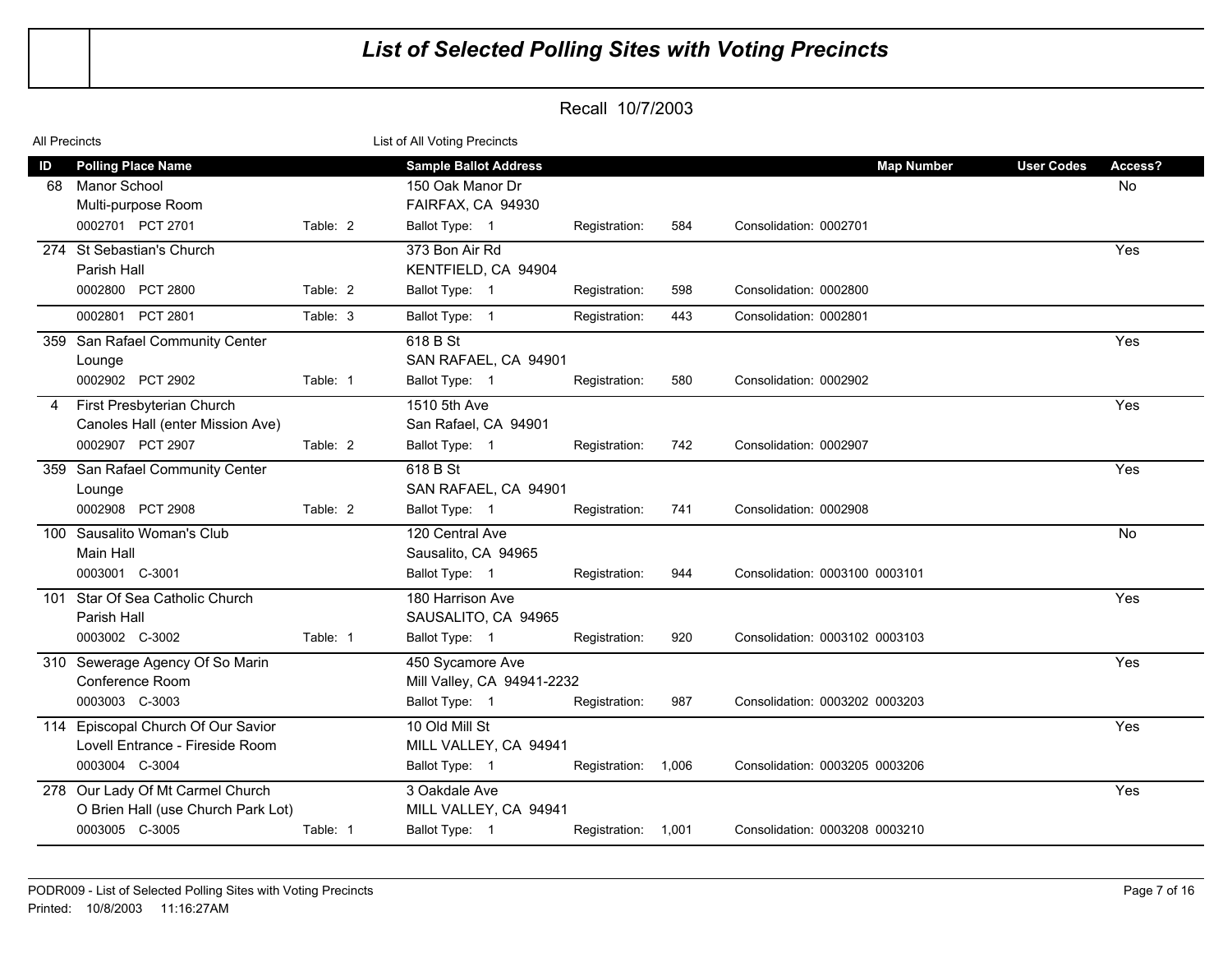| All Precincts |                                                                              |          | List of All Voting Precincts                                                                          |                     |     |                                                     |                   |                |
|---------------|------------------------------------------------------------------------------|----------|-------------------------------------------------------------------------------------------------------|---------------------|-----|-----------------------------------------------------|-------------------|----------------|
| ID            | <b>Polling Place Name</b><br>280 Park School<br>Auditorium<br>0003006 C-3006 | Table: 1 | <b>Sample Ballot Address</b><br>360 E. Blithedale Ave<br>Mill Valley, CA 94941-2140<br>Ballot Type: 1 | Registration:       | 896 | <b>Map Number</b><br>Consolidation: 0003211 0003214 | <b>User Codes</b> | Access?<br>Yes |
|               | 0003007 C-3007                                                               | Table: 2 | Ballot Type: 1                                                                                        | Registration:       | 899 | Consolidation: 0003212 0003213                      |                   |                |
|               | 396 Mill Valley Community Ctr<br>Forest Room<br>0003008 C-3008               | Table: 1 | 180 Camino Alto<br>Mill Valley, CA 94941-4603<br>Ballot Type: 1                                       | Registration:       | 996 | Consolidation: 0003215 0003217                      |                   | Yes            |
|               | 342 Tam Valley Community Ctr<br>Main Auditorium Hall<br>0003009 C-3009       | Table: 1 | 203 Marin Ave<br>Mill Valley, CA 94941-4068<br>Ballot Type: 1                                         | Registration:       | 841 | Consolidation: 0003500 0003506                      |                   | Yes            |
|               | 112 Almonte Improvement Club<br>Large Hall<br>0003010 C-3010                 | Table: 1 | Almonte & Wisteria Way<br>Mill Valley, CA 94941-4138<br>Ballot Type: 1                                | Registration:       | 741 | Consolidation: 0003501 0003508                      |                   | $\overline{N}$ |
|               | 0003011 C-3011                                                               | Table: 2 | Ballot Type: 1                                                                                        | Registration:       | 879 | Consolidation: 0003504 0003505                      |                   |                |
|               | 153 Strawberry Shores Office<br><b>Recreation Room</b><br>0003012 C-3012     |          | 111 Seminary Dr.<br>MILL VALLEY, CA 94941<br>Ballot Type: 1                                           | Registration: 1,006 |     | Consolidation: 0003700 0003706                      |                   | Yes            |
|               | 311 So Marin Fire Protection Dist<br><b>Training Room</b><br>0003013 C-3013  |          | 308 Reed Blvd<br>MILL VALLEY, CA 94941<br>Ballot Type: 1                                              | Registration:       | 873 | Consolidation: 0003701 0003703                      |                   | Yes            |
|               | 123 Shepherd Of Hills Lutheran Church<br>Narthex<br>0003015 C-3015           | Table: 1 | 9 Shepherd Way<br>TIBURON, CA 94920<br>Ballot Type: 1                                                 | Registration:       | 681 | Consolidation: 0003800 0003801                      |                   | Yes            |
|               | 101 Star Of Sea Catholic Church<br>Parish Hall<br>0003104 PCT 3104           | Table: 2 | 180 Harrison Ave<br>SAUSALITO, CA 94965<br>Ballot Type: 1                                             | Registration:       | 807 | Consolidation: 0003104                              |                   | Yes            |
|               | 387 Sausalito City Hall<br>Senior Room-lower Level<br>0003105 PCT 3105       | Table: 1 | 420 Litho Street<br>SAUSALITO, CA 94965<br>Ballot Type: 1                                             | Registration:       | 841 | Consolidation: 0003105                              |                   | Yes            |
|               | 0003106 PCT 3106                                                             | Table: 2 | Ballot Type: 1                                                                                        | Registration:       | 803 | Consolidation: 0003106                              |                   |                |
|               | 0003107 PCT 3107                                                             | Table: 3 | Ballot Type: 1                                                                                        | Registration:       | 815 | Consolidation: 0003107                              |                   |                |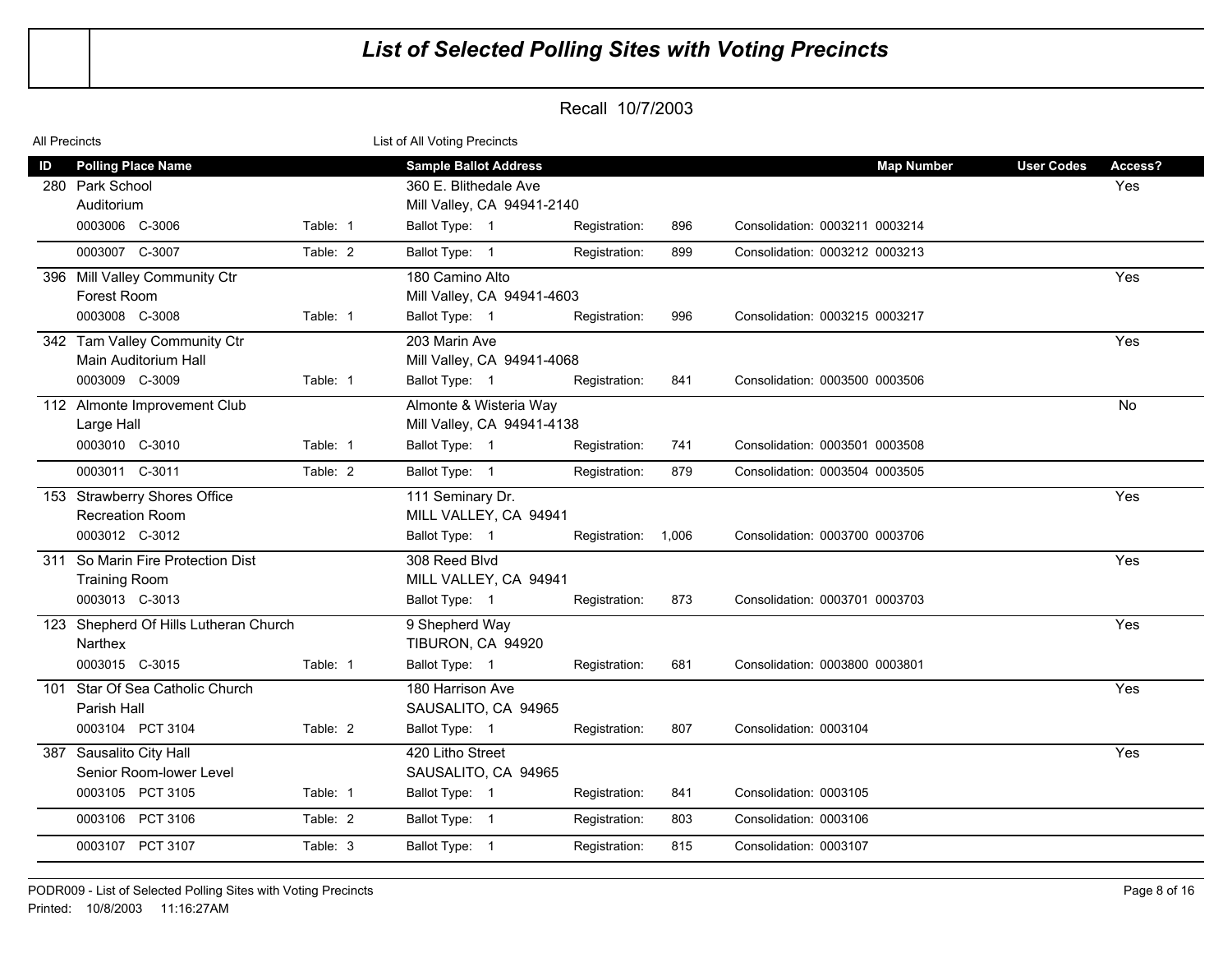| All Precincts |                                                                                            |          | List of All Voting Precincts                                                  |                     |     |                        |                   |                   |                |
|---------------|--------------------------------------------------------------------------------------------|----------|-------------------------------------------------------------------------------|---------------------|-----|------------------------|-------------------|-------------------|----------------|
| ID            | <b>Polling Place Name</b><br>396 Mill Valley Community Ctr<br>Forest Room                  |          | <b>Sample Ballot Address</b><br>180 Camino Alto<br>Mill Valley, CA 94941-4603 |                     |     |                        | <b>Map Number</b> | <b>User Codes</b> | Access?<br>Yes |
|               | 0003201 PCT 3201                                                                           | Table: 2 | Ballot Type: 1                                                                | Registration:       | 580 | Consolidation: 0003201 |                   |                   |                |
|               | 308 Mill Valley City Hall<br>2nd Floor Conference Room<br>0003204 PCT 3204                 |          | 26 Corte Madera Ave<br>MILL VALLEY, CA 94941<br>Ballot Type: 1                | Registration:       | 831 | Consolidation: 0003204 |                   |                   | Yes            |
|               | 278 Our Lady Of Mt Carmel Church<br>O Brien Hall (use Church Park Lot)<br>0003207 PCT 3207 | Table: 2 | 3 Oakdale Ave<br>MILL VALLEY, CA 94941<br>Ballot Type: 1                      | Registration:       | 945 | Consolidation: 0003207 |                   |                   | Yes            |
|               | 396 Mill Valley Community Ctr<br>Forest Room                                               |          | 180 Camino Alto<br>Mill Valley, CA 94941-4603                                 |                     |     |                        |                   |                   | Yes            |
|               | 0003209 PCT 3209                                                                           | Table: 3 | Ballot Type: 1                                                                | Registration:       | 451 | Consolidation: 0003209 |                   |                   |                |
|               | 121 The Redwoods<br>Auditorium<br>0003216 PCT 3216                                         |          | 40 Camino Alto<br>MILL VALLEY, CA 94941                                       |                     |     |                        |                   |                   | Yes            |
|               |                                                                                            |          | Ballot Type: 1                                                                | Registration:       | 480 | Consolidation: 0003216 |                   |                   |                |
|               | 123 Shepherd Of Hills Lutheran Church<br>Narthex                                           |          | 9 Shepherd Way<br>TIBURON, CA 94920                                           |                     |     |                        |                   |                   | Yes            |
|               | 0003301 PCT 3301                                                                           | Table: 2 | Ballot Type: 1                                                                | Registration:       | 821 | Consolidation: 0003301 |                   |                   |                |
|               | 124 Del Mar School<br>Library                                                              |          | 105 Avenida Miraflores<br>Tiburon, CA 94920                                   |                     |     |                        |                   |                   | Yes            |
|               | 0003302 PCT 3302                                                                           |          | Ballot Type: 1                                                                | Registration:       | 973 | Consolidation: 0003302 |                   |                   |                |
|               | 122 Tiburon Baptist Church<br>Conference Room<br>0003303 PCT 3303                          | Table: 1 | 445 Greenwood Beach Rd<br>TIBURON, CA 94920<br>Ballot Type: 1                 | Registration:       | 587 | Consolidation: 0003303 |                   |                   | Yes            |
|               | 335 Tiburon Town Hall<br><b>Council Chambers</b>                                           |          | 1505 Tiburon Blvd<br>Tiburon, CA 94920                                        |                     |     |                        |                   |                   | Yes            |
|               | 0003304 PCT 3304                                                                           | Table: 1 | Ballot Type: 1                                                                | Registration:       | 877 | Consolidation: 0003304 |                   |                   |                |
|               | 0003305 PCT 3305                                                                           | Table: 2 | Ballot Type: 1                                                                | Registration:       | 803 | Consolidation: 0003305 |                   |                   |                |
|               | 0003306 PCT 3306                                                                           | Table: 3 | Ballot Type: 1                                                                | Registration:       | 585 | Consolidation: 0003306 |                   |                   |                |
|               | 129 Bel Aire School<br>Multi-purpose Room<br>0003307 PCT 3307                              |          | 277 Karen Way<br>TIBURON, CA 94920<br>Ballot Type: 1                          | Registration: 1,021 |     | Consolidation: 0003307 |                   |                   | Yes            |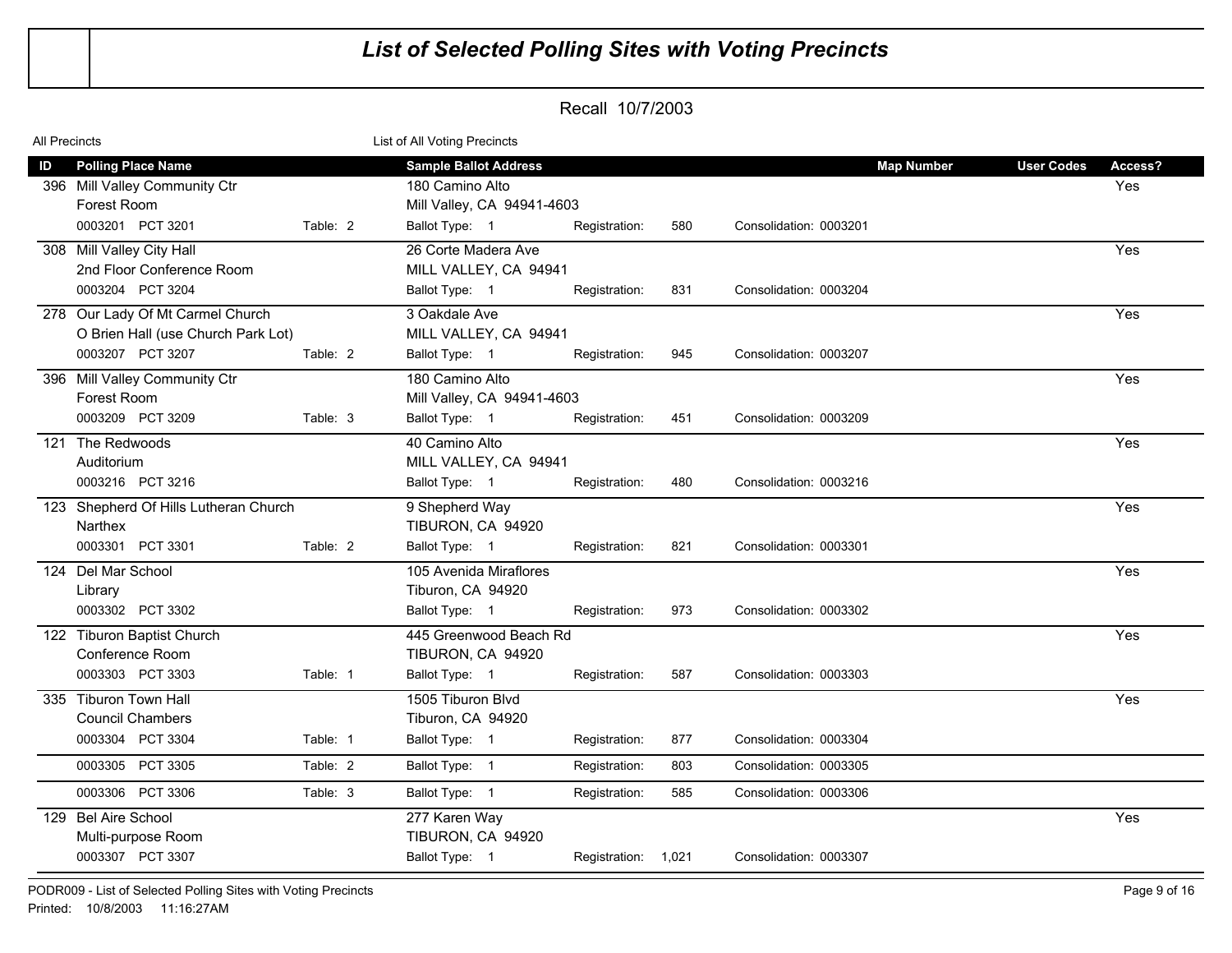| All Precincts |                                     |          | List of All Voting Precincts |                     |     |                                |                   |         |
|---------------|-------------------------------------|----------|------------------------------|---------------------|-----|--------------------------------|-------------------|---------|
| ID            | <b>Polling Place Name</b>           |          | <b>Sample Ballot Address</b> |                     |     | <b>Map Number</b>              | <b>User Codes</b> | Access? |
|               | 133 Belvedere City Hall             |          | Laurel & San Rafael Ave      |                     |     |                                |                   | Yes     |
|               | <b>Community Room-lower Level</b>   |          | Belvedere, CA 94920          |                     |     |                                |                   |         |
|               | 0003401 PCT 3401                    | Table: 1 | Ballot Type: 1               | Registration:       | 748 | Consolidation: 0003401         |                   |         |
|               | 0003402 PCT 3402                    | Table: 2 | Ballot Type: 1               | Registration:       | 726 | Consolidation: 0003402         |                   |         |
|               | 342 Tam Valley Community Ctr        |          | 203 Marin Ave                |                     |     |                                |                   | Yes     |
|               | Main Auditorium Hall                |          | Mill Valley, CA 94941-4068   |                     |     |                                |                   |         |
|               | 0003502 PCT 3502                    | Table: 2 | Ballot Type: 1               | Registration:       | 770 | Consolidation: 0003502         |                   |         |
|               | 0003503 PCT 3503                    | Table: 3 | Ballot Type: 1               | Registration:       | 856 | Consolidation: 0003503         |                   |         |
|               | 0003507 PCT 3507                    | Table: 4 | Ballot Type: 1               | Registration:       | 725 | Consolidation: 0003507         |                   |         |
|               | 364 Marin Community Services Dist   |          | 630 Drake Ave                |                     |     |                                |                   | No      |
|               | Rec Center-Manzanita Lounge         |          | MARIN CITY, CA 94965         |                     |     |                                |                   |         |
|               | 0003600 PCT 3600                    | Table: 1 | Ballot Type: 1               | Registration:       | 782 | Consolidation: 0003600         |                   |         |
|               | 0003601<br>PCT 3601                 | Table: 2 | Ballot Type: 1               | Registration:       | 816 | Consolidation: 0003601         |                   |         |
|               | 0003602 PCT 3602                    | Table: 3 | Ballot Type: 1               | Registration:       | 574 | Consolidation: 0003602         |                   |         |
| 122           | <b>Tiburon Baptist Church</b>       |          | 445 Greenwood Beach Rd       |                     |     |                                |                   | Yes     |
|               | Conference Room                     |          | TIBURON, CA 94920            |                     |     |                                |                   |         |
|               | 0003704 PCT 3704                    | Table: 2 | Ballot Type: 1               | Registration:       | 679 | Consolidation: 0003704         |                   |         |
|               | 152 Alto Volunteer Firemen Inc Bldg |          | 27 Shell Rd                  |                     |     |                                |                   | Yes     |
|               | Main Meeting Room                   |          | MILL VALLEY, CA 94941        |                     |     |                                |                   |         |
|               | 0003705 PCT 3705                    |          | Ballot Type: 1               | Registration:       | 408 | Consolidation: 0003705         |                   |         |
|               | 161 Wild Horse Valley Clubhouse     |          | 110 Wild Horse Valley Dr     |                     |     |                                |                   | Yes     |
|               |                                     |          | NOVATO, CA 94947             |                     |     |                                |                   |         |
|               | 0004003 C-4003                      |          | Ballot Type: 1               | Registration:       | 943 | Consolidation: 0004202 0004203 |                   |         |
|               | 163 Homestead Valley Community Ctr  |          | 315 Montford Ave             |                     |     |                                |                   | Yes     |
|               | Large Meeting Room                  |          | MILL VALLEY, CA 94941        |                     |     |                                |                   |         |
|               | 0004005 C-4005                      | Table: 1 | Ballot Type: 1               | Registration:       | 997 | Consolidation: 0004300 0004303 |                   |         |
|               | 169 Bolinas Community Center        |          | Wharf Rd                     |                     |     |                                |                   | Yes     |
|               | <b>Main Hall</b>                    |          | Bolinas, CA 94924            |                     |     |                                |                   |         |
|               | 0004006 C-4006                      |          | Ballot Type: 1               | Registration: 1,054 |     | Consolidation: 0004306 0004307 |                   |         |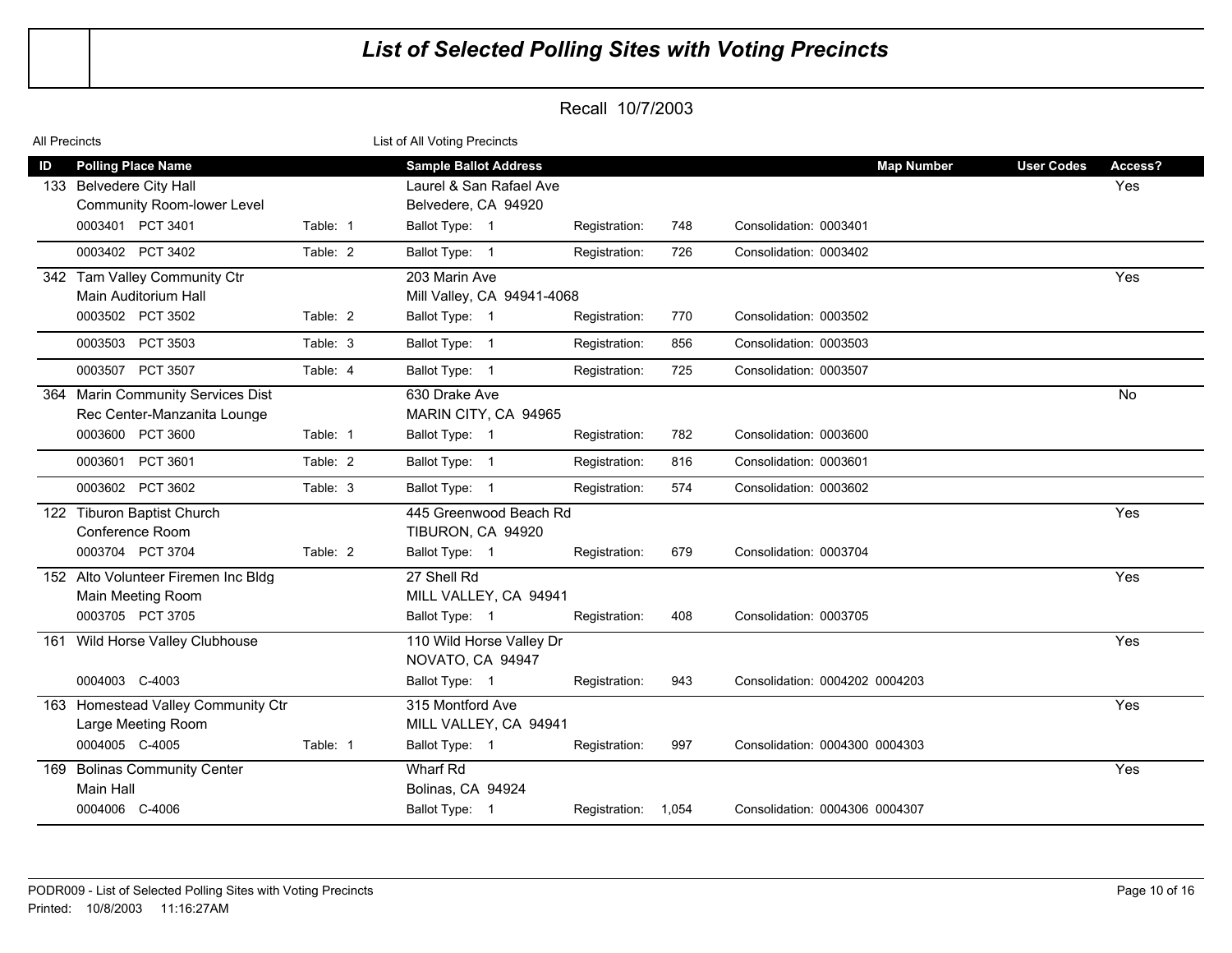| All Precincts |                                                                                                |          | List of All Voting Precincts                                                                  |               |     |                                                     |                   |                |
|---------------|------------------------------------------------------------------------------------------------|----------|-----------------------------------------------------------------------------------------------|---------------|-----|-----------------------------------------------------|-------------------|----------------|
| ID            | <b>Polling Place Name</b><br>287 Corte Madera Recreation Center<br>Main Hall<br>0004007 C-4007 | Table: 1 | <b>Sample Ballot Address</b><br>Tamalpais Dr<br>Corte Madera, CA 94925-1561<br>Ballot Type: 1 | Registration: | 790 | <b>Map Number</b><br>Consolidation: 0004700 0004706 | <b>User Codes</b> | Access?<br>Yes |
|               | 0004008 C-4008                                                                                 | Table: 2 | Ballot Type: 1                                                                                | Registration: | 894 | Consolidation: 0004701 0004702                      |                   |                |
|               | 0004009 C-4009                                                                                 | Table: 3 | Ballot Type: 1                                                                                | Registration: | 846 | Consolidation: 0004704 0004705                      |                   |                |
|               | 285 Pt. Reyes Fire Station<br><b>Community Meeting Room</b><br>0004100 PCT 4100                | Table: 1 | 4th & B St<br>Point Reyes, CA 94956<br>Ballot Type: 1                                         | Registration: | 777 | Consolidation: 0004100                              |                   | Yes            |
|               | 407 Tomales Regional History Center<br>0004101 PCT 4101                                        |          | 26701 State Route 1<br>Tomales, CA 94971-0262<br>Ballot Type: 1                               | Registration: | 606 | Consolidation: 0004101                              |                   | Yes            |
|               | 285 Pt. Reyes Fire Station<br><b>Community Meeting Room</b><br>0004102 PCT 4102                | Table: 2 | 4th & B St<br>Point Reyes, CA 94956<br>Ballot Type: 1                                         | Registration: | 459 | Consolidation: 0004102                              |                   | Yes            |
|               | 307 Inverness Fire House<br><b>Meeting Room</b><br>0004103 PCT 4103                            |          | 50 Inverness Way<br>INVERNESS, CA 94937<br>Ballot Type: 1                                     | Registration: | 638 | Consolidation: 0004103                              |                   | <b>No</b>      |
|               | 158 Farley Residence<br><b>Family Room</b><br>0004200 PCT 4200                                 |          | 131 Old Rancheria Rd<br>Nicasio, CA 94946<br>Ballot Type: 1                                   | Registration: | 395 | Consolidation: 0004200                              |                   | No             |
|               | 164 Muir Beach Community Center<br>Main Meeting Room<br>0004301 PCT 4301                       |          | 19 Seacape Dr<br>Sausalito, CA 94965<br>Ballot Type: 1                                        | Registration: | 312 | Consolidation: 0004301                              |                   | <b>No</b>      |
|               | 165 Alpine Lodge<br>Social Hall<br>0004302 PCT 4302                                            |          | 730 Panoramic Hwy<br>Mill Valley, CA 94941-1707<br>Ballot Type: 1                             | Registration: | 572 | Consolidation: 0004302                              |                   | $\overline{N}$ |
|               | 163 Homestead Valley Community Ctr<br>Large Meeting Room<br>0004304 PCT 4304                   | Table: 2 | 315 Montford Ave<br>MILL VALLEY, CA 94941<br>Ballot Type: 1                                   | Registration: | 508 | Consolidation: 0004304                              |                   | Yes            |
|               | 168 Stinson Beach Community Center<br><b>Board Room</b><br>0004305 PCT 4305                    |          | 30 Belvedere<br>STINSON BEACH, CA 94970<br>Ballot Type: 1                                     | Registration: | 537 | Consolidation: 0004305                              |                   | No             |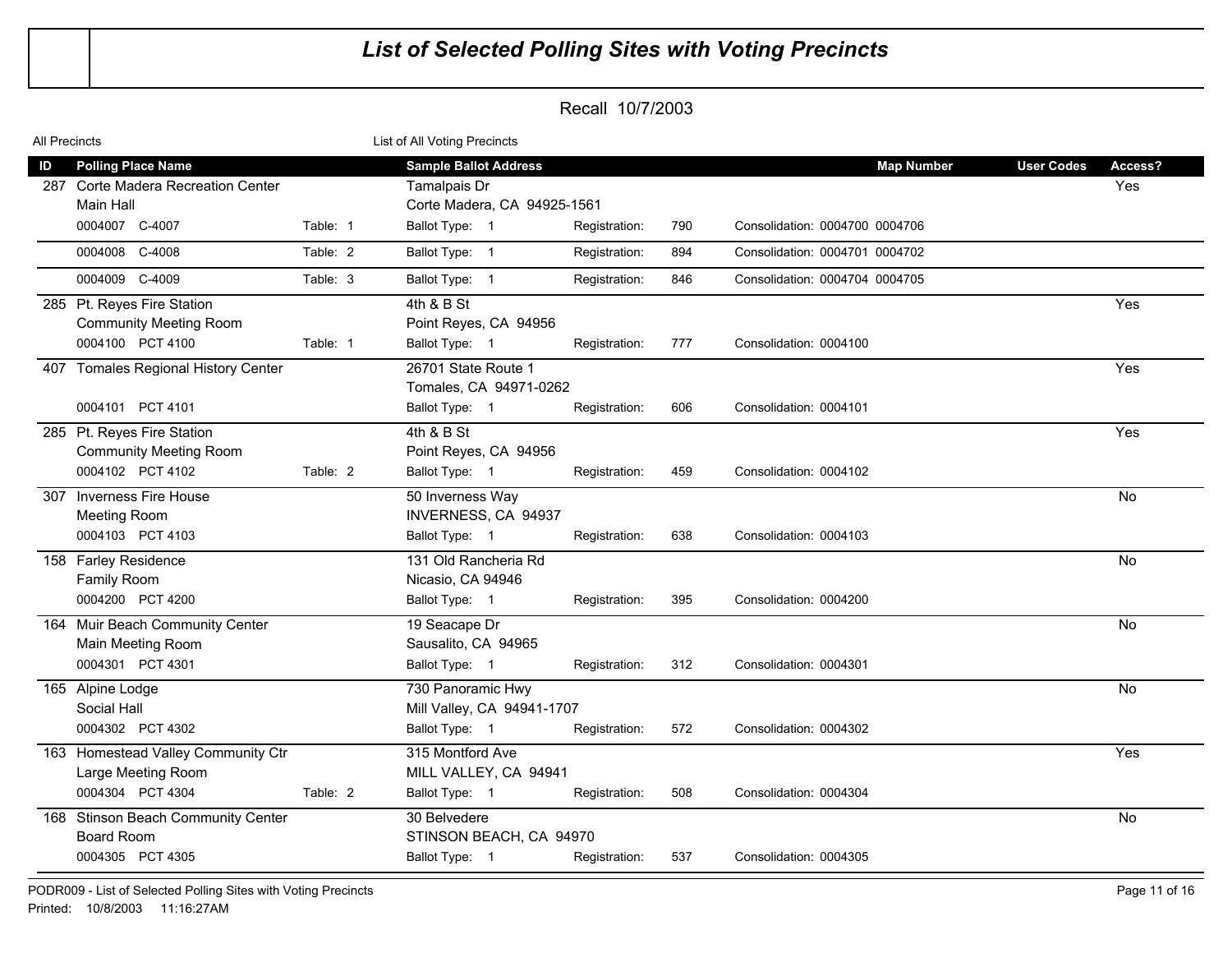| All Precincts |                                                               |          | List of All Voting Precincts                     |               |     |                        |                   |         |  |
|---------------|---------------------------------------------------------------|----------|--------------------------------------------------|---------------|-----|------------------------|-------------------|---------|--|
| ID            | <b>Polling Place Name</b>                                     |          | <b>Sample Ballot Address</b>                     |               |     | <b>Map Number</b>      | <b>User Codes</b> | Access? |  |
|               | 170 San Geronimo Valley Cultural Center<br>West Room          |          | Sir Francis Drake Blvd<br>San Geronimo, CA 94963 |               |     |                        |                   | Yes     |  |
|               | 0004400 PCT 4400                                              | Table: 1 | Ballot Type: 1                                   | Registration: | 751 | Consolidation: 0004400 |                   |         |  |
|               | 0004401 PCT 4401                                              | Table: 2 | Ballot Type: 1                                   | Registration: | 722 | Consolidation: 0004401 |                   |         |  |
|               | 172 Woodacre Improvement Club<br>Large Room                   |          | 1 Garden Way<br>WOODACRE, CA 94973               |               |     |                        |                   | Yes     |  |
|               | 0004402 PCT 4402                                              | Table: 1 | Ballot Type: 1                                   | Registration: | 616 | Consolidation: 0004402 |                   |         |  |
|               | 0004403 PCT 4403                                              | Table: 2 | Ballot Type: 1                                   | Registration: | 524 | Consolidation: 0004403 |                   |         |  |
|               | 175 Pleasant Valley School<br>Science Room                    |          | 755 Sutro Ave<br>NOVATO, CA 94947                |               |     |                        |                   | Yes     |  |
|               | 0004501 PCT 4501                                              |          | Ballot Type: 1                                   | Registration: | 929 | Consolidation: 0004501 |                   |         |  |
|               | 176 Sinaloa School<br>Library                                 |          | 2045 Vineyard Rd<br>Novato, CA 94947-3810        |               |     |                        |                   | Yes     |  |
|               | 0004502 PCT 4502                                              |          | Ballot Type: 1                                   | Registration: | 934 | Consolidation: 0004502 |                   |         |  |
|               | 210 Presbyterian Church Of Novato<br><b>Trevitt Hall</b>      |          | 710 Wilson Ave<br>NOVATO, CA 94947               |               |     |                        |                   | Yes     |  |
|               | 0004503 PCT 4503                                              | Table: 1 | Ballot Type: 1                                   | Registration: | 703 | Consolidation: 0004503 |                   |         |  |
| 181           | <b>Pickleweed Community Center</b><br><b>Conference Rooms</b> |          | 50 Canal St<br>SAN RAFAEL, CA 94901              |               |     |                        |                   | Yes     |  |
|               | 0004600 PCT 4600                                              | Table: 1 | Ballot Type: 1                                   | Registration: | 946 | Consolidation: 0004600 |                   |         |  |
|               | 0004601 PCT 4601                                              | Table: 2 | Ballot Type: 1                                   | Registration: | 970 | Consolidation: 0004601 |                   |         |  |
| 287           | <b>Corte Madera Recreation Center</b><br>Main Hall            |          | Tamalpais Dr<br>Corte Madera, CA 94925-1561      |               |     |                        |                   | Yes     |  |
|               | 0004703 PCT 4703                                              | Table: 4 | Ballot Type: 1                                   | Registration: | 625 | Consolidation: 0004703 |                   |         |  |
|               | 402 Aegis Of Corte Madera<br><b>Activity Room</b>             |          | 5555 Paradise Dr<br>Corte Madera, CA 94925-1800  |               |     |                        |                   | Yes     |  |
|               | 0004707 PCT 4707                                              | Table: 1 | Ballot Type: 1                                   | Registration: | 926 | Consolidation: 0004707 |                   |         |  |
|               | 0004708 PCT 4708                                              | Table: 2 | Ballot Type: 1                                   | Registration: | 666 | Consolidation: 0004708 |                   |         |  |
|               | 0004709 PCT 4709                                              | Table: 3 | Ballot Type: 1                                   | Registration: | 855 | Consolidation: 0004709 |                   |         |  |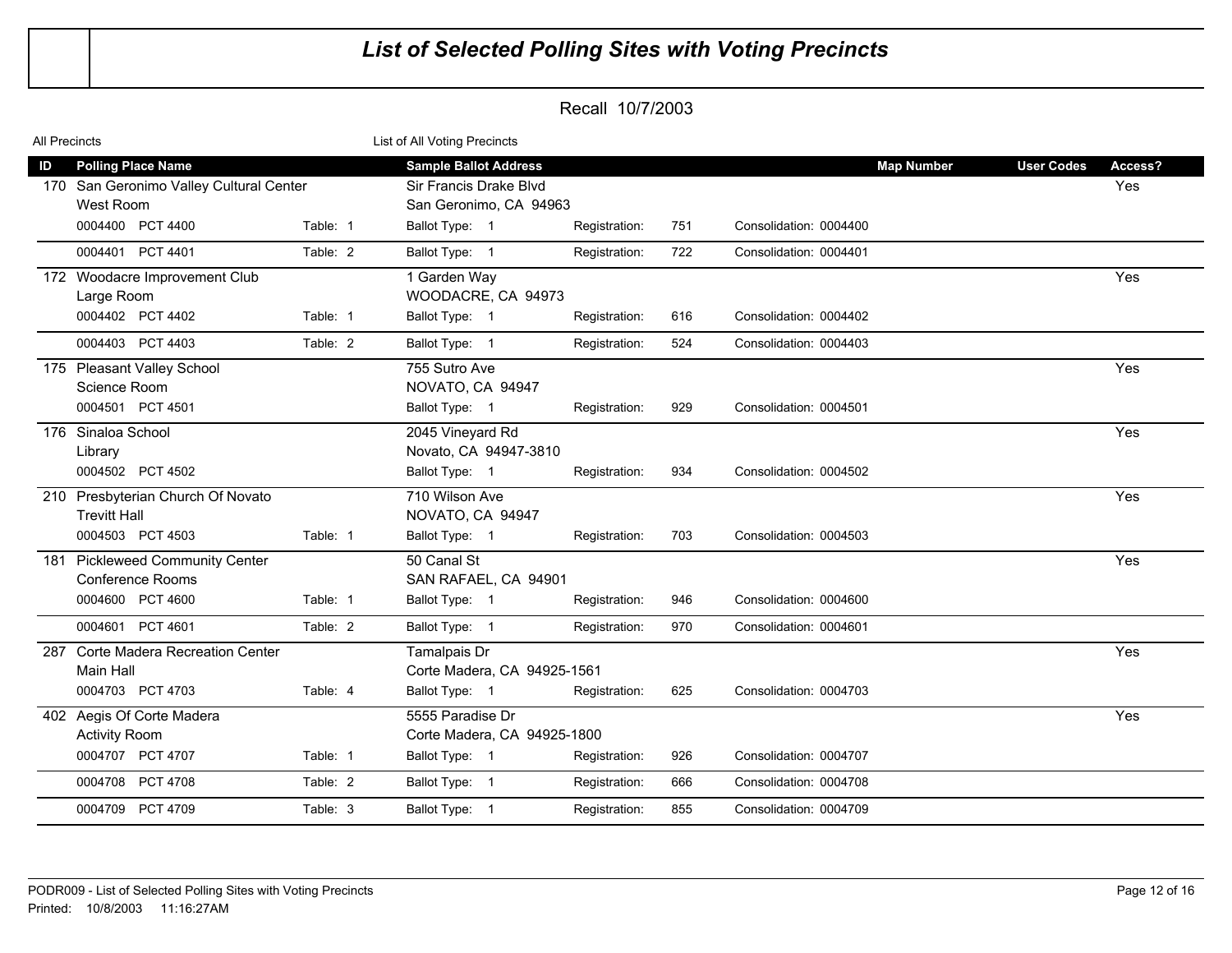| All Precincts |                                                                                            |          | List of All Voting Precincts                                                                |                     |     |                                             |                                     |
|---------------|--------------------------------------------------------------------------------------------|----------|---------------------------------------------------------------------------------------------|---------------------|-----|---------------------------------------------|-------------------------------------|
| ID            | <b>Polling Place Name</b><br>193 Hall Middle School<br><b>Room 307</b><br>0004800 PCT 4800 | Table: 2 | <b>Sample Ballot Address</b><br>200 Doherty Dr<br>Larkspur, CA 94939-1532<br>Ballot Type: 1 | Registration:       | 480 | <b>Map Number</b><br>Consolidation: 0004800 | <b>User Codes</b><br>Access?<br>Yes |
|               | 199 Larkspur Courts Condominiums                                                           |          | 100 Old Quarry Road                                                                         |                     |     |                                             | Yes                                 |
|               | Clubhouse                                                                                  |          | Larkspur, CA 94939-2201                                                                     |                     |     |                                             |                                     |
|               | 0004806 PCT 4806                                                                           |          | Ballot Type: 1                                                                              | Registration:       | 408 | Consolidation: 0004806                      |                                     |
|               | 348 Novato Library<br>Community Room                                                       |          | 1720 Novato Blvd<br>Novato, CA 94947-3049                                                   |                     |     |                                             | Yes                                 |
|               | 0005001 C-5001                                                                             |          | Ballot Type: 1                                                                              | Registration:       | 951 | Consolidation: 0005200 0005210              |                                     |
| 201           | <b>Bahia Clubhouse</b>                                                                     |          | 3008 Topaz Drive<br>Novato, CA 94945-1547                                                   |                     |     |                                             | Yes                                 |
|               | 0005101 PCT 5101                                                                           |          | Ballot Type: 1                                                                              | Registration:       | 695 | Consolidation: 0005101                      |                                     |
|               | 202 Novato Community House                                                                 |          | Machin Ave                                                                                  |                     |     |                                             | Yes                                 |
|               | Lobby<br>0005102 PCT 5102                                                                  |          | Novato, CA 94945-3233<br>Ballot Type: 1                                                     | Registration:       | 570 | Consolidation: 0005102                      |                                     |
|               | 203 Olive School                                                                           |          | 629 Plum St-park Lot Off Olive                                                              |                     |     |                                             | Yes                                 |
|               | Multi-use Room                                                                             |          | NOVATO, CA 94945                                                                            |                     |     |                                             |                                     |
|               | 0005103 PCT 5103                                                                           |          | Ballot Type: 1                                                                              | Registration: 1,009 |     | Consolidation: 0005103                      |                                     |
|               | 205 Novato School District Offices<br>Conference Room A<br>0005201 PCT 5201                |          | 1015 Seventh St<br>Novato, CA 94945-2228<br>Ballot Type: 1                                  | Registration:       | 922 | Consolidation: 0005201                      | Yes                                 |
|               | 206 Tamalpais Creek Retirement Home                                                        |          | 853 Tamalpais Ave                                                                           |                     |     |                                             | Yes                                 |
|               | <b>Activity Room</b>                                                                       |          | NOVATO, CA 94947                                                                            |                     |     |                                             |                                     |
|               | 0005202 PCT 5202                                                                           |          | Ballot Type: 1                                                                              | Registration:       | 533 | Consolidation: 0005202                      |                                     |
|               | 370 Hill Community Room<br>Behind Margaret Todd Sr Center                                  |          | 1560 Hill Road<br>Novato, CA 94947-4002                                                     |                     |     |                                             | Yes                                 |
|               | 0005203 PCT 5203                                                                           | Table: 1 | Ballot Type: 1                                                                              | Registration:       | 761 | Consolidation: 0005203                      |                                     |
|               | 0005204 PCT 5204                                                                           | Table: 2 | Ballot Type: 1                                                                              | Registration:       | 653 | Consolidation: 0005204                      |                                     |
|               | 209 Lu Sutton School<br>Multi-use Room<br>0005205 PCT 5205                                 |          | 1800 Center Rd<br>NOVATO, CA 94947                                                          |                     | 969 | Consolidation: 0005205                      | Yes                                 |
|               |                                                                                            |          | Ballot Type: 1                                                                              | Registration:       |     |                                             |                                     |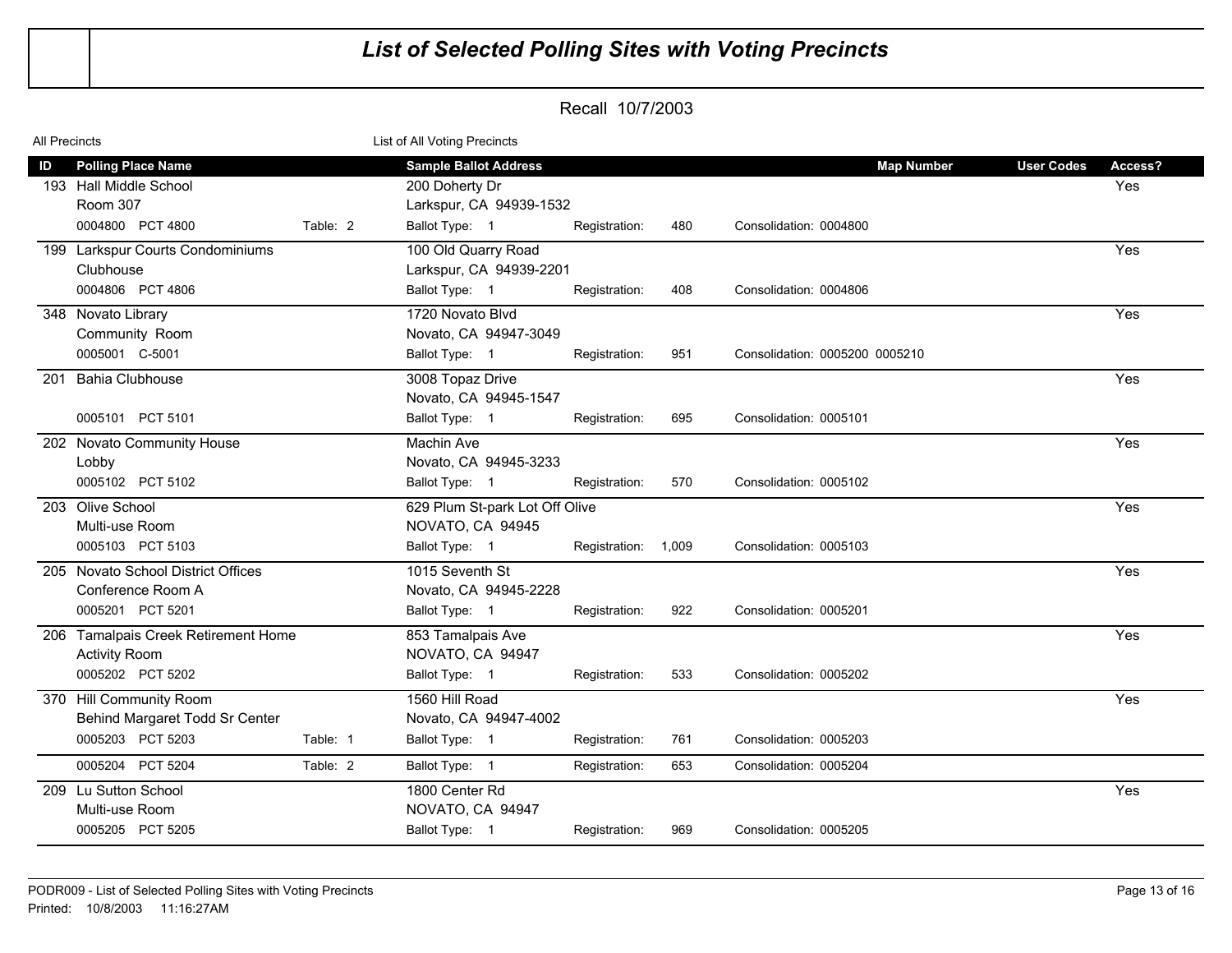| All Precincts                                                                                                             | List of All Voting Precincts                                                                                   |                                                                                    |
|---------------------------------------------------------------------------------------------------------------------------|----------------------------------------------------------------------------------------------------------------|------------------------------------------------------------------------------------|
| <b>Polling Place Name</b><br>ID<br>340 Novato Human Needs Center<br><b>Community Room</b><br>0005206 PCT 5206<br>Table: 1 | <b>Sample Ballot Address</b><br>1907 Novato Blvd<br>NOVATO, CA 94947<br>Ballot Type: 1<br>702<br>Registration: | <b>Map Number</b><br><b>User Codes</b><br>Access?<br>Yes<br>Consolidation: 0005206 |
| 0005207 PCT 5207<br>Table: 2                                                                                              | Ballot Type: 1<br>Registration:<br>871                                                                         | Consolidation: 0005207                                                             |
| 211 All Saints Lutheran Church<br>Fireside Room<br>0005208 PCT 5208                                                       | 2 San Marin Dr<br>Novato, CA 94945-1118<br>Ballot Type: 1<br>780<br>Registration:                              | Yes<br>Consolidation: 0005208                                                      |
| 212 Seventh Day Adventist Church<br>Music Room<br>0005209 PCT 5209                                                        | 495 San Marin Dr<br>Novato, CA 94945-1335<br>Ballot Type: 1<br>812<br>Registration:                            | Yes<br>Consolidation: 0005209                                                      |
| 374 United Methodist Church<br>Social Hall<br>0005211 PCT 5211<br>Table: 1                                                | 1473 South Novato Blvd<br>NOVATO, CA 94947<br>Ballot Type: 1<br>768<br>Registration:                           | Yes<br>Consolidation: 0005211                                                      |
| 230 Marin Valley Mobile Country Club<br>Club House<br>0005212 PCT 5212                                                    | 100 Marin Valley Dr<br>NOVATO, CA 94949<br>Ballot Type: 1<br>444<br>Registration:                              | No<br>Consolidation: 0005212                                                       |
| 399 Lynwood School<br>Multi-purpose Room<br>0005213 PCT 5213<br>Table: 1                                                  | 1320 Lynwood Dr<br>Novato, CA 94947-4629<br>Ballot Type: 1<br>814<br>Registration:                             | Yes<br>Consolidation: 0005213                                                      |
| 374 United Methodist Church<br>Social Hall<br>0005214 PCT 5214<br>Table: 2                                                | 1473 South Novato Blvd<br>NOVATO, CA 94947<br>Ballot Type: 1<br>941<br>Registration:                           | Yes<br>Consolidation: 0005214                                                      |
| 218 Ignacio Hills Apartments<br>Clubhouse<br>0005215 PCT 5215<br>Table: 1                                                 | 431 Ignacio Blvd<br>NOVATO, CA 94949<br>Ballot Type: 1<br>690<br>Registration:                                 | Yes<br>Consolidation: 0005215                                                      |
| 234 Novato Fire Protection District<br><b>Training Room</b><br>0005216 PCT 5216                                           | 7025 Redwood Blvd<br>NOVATO, CA 94949<br>Ballot Type: 1<br>602<br>Registration:                                | Yes<br>Consolidation: 0005216                                                      |
| Lynwood School<br>399<br>Multi-purpose Room<br>0005217 PCT 5217<br>Table: 2                                               | 1320 Lynwood Dr<br>Novato, CA 94947-4629<br>Ballot Type: 1<br>876<br>Registration:                             | Yes<br>Consolidation: 0005217                                                      |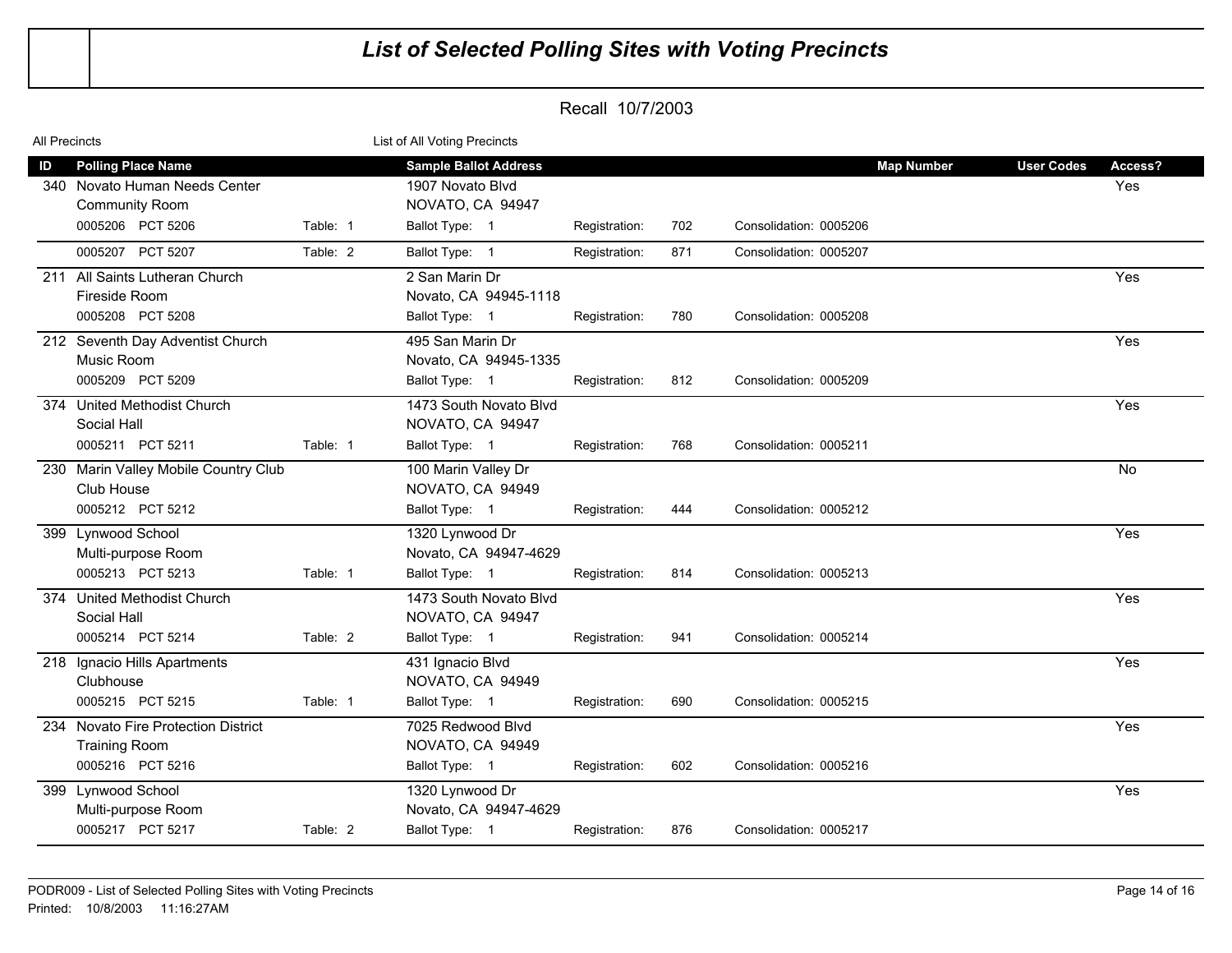| <b>All Precincts</b> |                                   | List of All Voting Precincts |                              |               |       |                        |                   |            |
|----------------------|-----------------------------------|------------------------------|------------------------------|---------------|-------|------------------------|-------------------|------------|
| ID                   | <b>Polling Place Name</b>         |                              | <b>Sample Ballot Address</b> |               |       | <b>Map Number</b>      | <b>User Codes</b> | Access?    |
|                      | 374 United Methodist Church       |                              | 1473 South Novato Blvd       |               |       |                        |                   | <b>Yes</b> |
|                      | Social Hall                       |                              | NOVATO, CA 94947             |               |       |                        |                   |            |
|                      | 0005218 PCT 5218                  | Table: 3                     | Ballot Type: 1               | Registration: | 951   | Consolidation: 0005218 |                   |            |
|                      | 406 San Jose Middle School        |                              | 1000 Sunset Pkwy             |               |       |                        |                   | Yes        |
|                      | Multipurpose Room                 |                              | Novato, CA 94949             |               |       |                        |                   |            |
|                      | 0005219 PCT 5219                  | Table: 1                     | Ballot Type: 1               | Registration: | 520   | Consolidation: 0005219 |                   |            |
|                      | 0005220 PCT 5220                  | Table: 2                     | Ballot Type: 1               | Registration: | 788   | Consolidation: 0005220 |                   |            |
|                      | 373 Novato Oaks Inn               |                              | 215 Alameda Del Prado        |               |       |                        |                   | No         |
|                      | Lobby Area                        |                              | Novato, CA 94949-6657        |               |       |                        |                   |            |
|                      | 0005221 PCT 5221                  |                              | Ballot Type: 1               | Registration: | 889   | Consolidation: 0005221 |                   |            |
|                      | 237 No Marin Water District Ofc   |                              | Redwood Hwy & Rush Creek Pl  |               |       |                        |                   | Yes        |
|                      | Front Lobby                       |                              | Novato, CA 94945-2426        |               |       |                        |                   |            |
|                      | 0005222 PCT 5222                  |                              | Ballot Type: 1               | Registration: | 973   | Consolidation: 0005222 |                   |            |
|                      | 232 Novato Fire Station #3        |                              | 65 San Ramon Way             |               |       |                        |                   | Yes        |
|                      | Engine Room                       |                              | Novato, CA 94945-1638        |               |       |                        |                   |            |
|                      | 0005223 PCT 5223                  | Table: 1                     | Ballot Type: 1               | Registration: | 1,001 | Consolidation: 0005223 |                   |            |
|                      | 0005224 PCT 5224                  | Table: 2                     | Ballot Type: 1               | Registration: | 841   | Consolidation: 0005224 |                   |            |
|                      | 228 Munoz Residence               |                              | 575 Fairway Dr               |               |       |                        |                   | Yes        |
|                      | Garage                            |                              | NOVATO, CA 94949             |               |       |                        |                   |            |
|                      | 0005225 PCT 5225                  |                              | Ballot Type: 1               | Registration: | 653   | Consolidation: 0005225 |                   |            |
|                      | 229 Los Robles Mobile Home Park   |                              | 100 Roblar Dr                |               |       |                        |                   | Yes        |
|                      | Ladies Card Room                  |                              | Novato, CA 94949-6133        |               |       |                        |                   |            |
|                      | 0005226 PCT 5226                  |                              | Ballot Type: 1               | Registration: | 464   | Consolidation: 0005226 |                   |            |
|                      | 401 Hamilton Arts Center          |                              | 500 Palm Dr                  |               |       |                        |                   | Yes        |
|                      | War Room 2nd Floor                |                              | Novato, CA 94949-5004        |               |       |                        |                   |            |
|                      | 0005227 PCT 5227                  |                              | Ballot Type: 1               | Registration: | 1,093 | Consolidation: 0005227 |                   |            |
|                      | 210 Presbyterian Church Of Novato |                              | 710 Wilson Ave               |               |       |                        |                   | Yes        |
|                      | <b>Trevitt Hall</b>               |                              | NOVATO, CA 94947             |               |       |                        |                   |            |
|                      | 0005300 PCT 5300                  | Table: 2                     | Ballot Type: 1               | Registration: | 449   | Consolidation: 0005300 |                   |            |
|                      | 218 Ignacio Hills Apartments      |                              | 431 Ignacio Blvd             |               |       |                        |                   | Yes        |
|                      | Clubhouse                         |                              | NOVATO, CA 94949             |               |       |                        |                   |            |
|                      | 0005301 PCT 5301                  | Table: 2                     | Ballot Type: 1               | Registration: | 799   | Consolidation: 0005301 |                   |            |